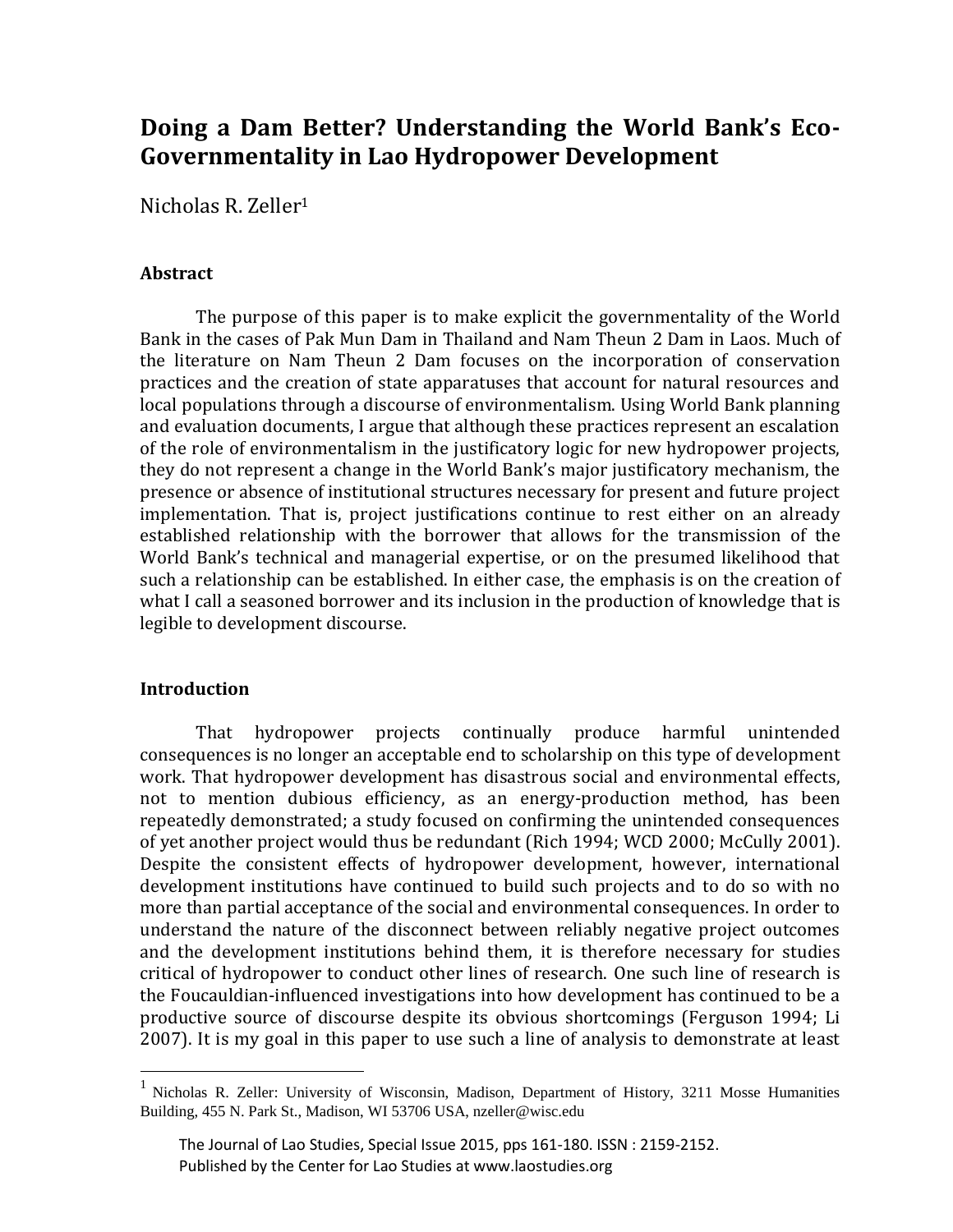one way in which the 'out-of-handness' of hydropower development can be understood. Scholars such as Whitington (2012) have documented the contested nature of hydropower development at an institutional level, specifically in Laos, between international organizations both for and against dams. I attempt here, instead, to illustrate the structure of World Bank (or Bank) discourse as something generated through contestation but also instructing the way in which projects are planned and justified. As I hope to make plausible, this discursive structure is not reducible to a mapping of the motivations of all concerned individuals.

As will be shown below, this mode of analysis helps to understand the structures surrounding development projects by focusing on how their failures can actually strengthen the institutions' place of power in this particular field of knowledge production. The analysis leaves out consideration of the problem of broken promises by institutions such as the World Bank. The question guiding this research is, therefore, not *why* do these projects continue or are they ultimately helpful or harmful, after all costs and benefits are weighed, but *how* is it that hydropower projects continue to be planned and built in Southeast Asia *despite* project failures and opposition to such projects at multiple scales?

Following Goldman's (2005) analysis of the World Bank's so-called ecogovernmentality, I compare the rationale used to justify the Nam Theun 2 Hydropower Project (NT2) in Laos to an earlier project of at least equal controversy in northeastern Thailand, the Pak Mun Dam. Although much of my research serves to support Goldman's (2005) thesis and the work of many others suggesting that NT2 represented a shift in the outward expression of the World Bank's development practices, I also discovered a marked consistency between the two projects. Namely, that the surface manifestations of World Bank governmentality, while differing for each case, nonetheless spring from a discursive structure whose main driver is the assurance that the project in question leads to further projects.

This consistency appears in the discourse of the World Bank's project-related documents in the form of a justificatory mechanism, which I have labeled the *seasoned borrower*. Following the work of other development scholars, such as Ferguson (1994) and Li (2007), I would like to move away from the implication by some scholars that the justifications and reflections published by development experts are some type of ruse, as Friedrichs and Friedrichs (2002) argue in the case of the Pak Mun Dam. Rather, although the images created by the World Bank of the object to be developed are always quite different from what is considered 'true' by academic standards, they are different in a very specific way that carries with it a degree of consistency. It is this consistency that should be of interest to studies of development projects that intend to make use of Foucault's (2004) concept of governmentality.

#### **Analytical Technique in Foucault's Governmentality**

To begin, I would make only a few remarks on what Foucault meant by governmentality and how it might be used in an analysis of hydropower development. Although the seeds of Foucault's line of reasoning regarding governmentality can be found in his earlier writing, the concept was never explored his published work. As such, the following review is drawn from his lectures on the subject. Foucault defined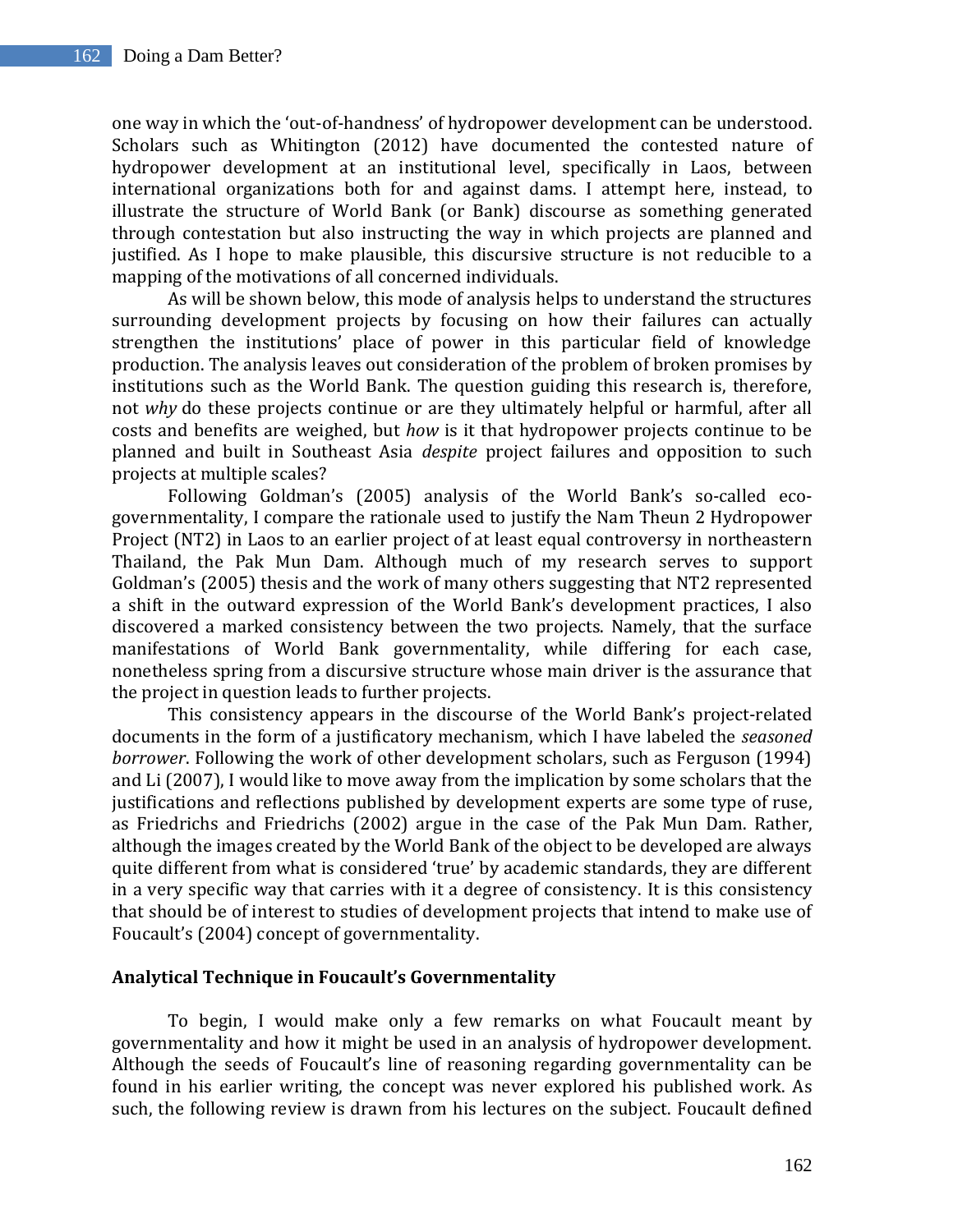governmentality as the "conduct of conduct." In his 1977–1978 lecture series, entitled *Security, Territory, Population*, he stated that governmentality was the "ensemble formed by institutions, procedures, analyses, and reflections, calculations, and tactics that allow the exercise of this very specific, albeit very complex, power" (Foucault 2004: 108). That is, of government. To study governmentality is to study the techniques of government as a field of power. Such a study involves, according to Foucault, three shifts in analysis. First, one must shift analysis to outside the institution. Rather than analyzing the problematic of the institution as an institution, the study of governmentality entails understanding the type of power organized within it while also external to it (Balke 2010). For example, the structures internal to the World Bank, and their necessity as structures internal to the Bank, cannot be understood outside the broader context of a global commitment to betterment through modernization and to the use of government to achieve the goals that commitment entails.

The second shift is to outside the institution. There are multiple ways of listing and accounting for the failures of World Bank projects. Scholars can and have published volumes on the stated goals of World Bank projects compared with their seemingly inevitable damaging effects (Rich 1994; McCully 2001; Fredrichs and Fredrichs 2002; Bakker 2010). Such a focus assumes, without analysis, that the institution persists despite these functional defects. Indeed, in the realm of hydropower development, a project's functional defects may be grounds for further projects for both international financial institutions and the state. On this point, Foucault (2004: 118) uses the example of the prison, saying, "The real history of the prison is undoubtedly not governed by the successes and failures of its functionality, but is in fact inserted within strategies and tactics that find support even in these functional defects themselves." The second shift is a move away from function toward an analysis of strategies, tactics and techniques. Or, as Ferguson (1994: 20) would have it, development projects may produce unintended consequences that, despite their 'unplannedness,' are nonetheless "incorporated into anonymous constellations of control."

The third, and final, shift is to outside the object. When applied to the World Bank, this shift means a refusal to use the concept of development as traditionally defined through notions of betterment. The World Bank's actions and knowledge production cannot be measured by the standards of the object of development in this sense. Rather, they must be understood as establishing a field of truth containing objects of knowledge through the technologies of power. In other words, the governmentality of the World Bank involves the creation of specific knowledges in the constitution of a domain called 'development.'

The third shift moves the power relations away from meeting objective development standards and toward the production of the concept of development—the production of a development discourse. It is a shift to outside the object of government. Power and discourse cannot be separated, because the production of the latter involves the use of the former. Describing Foucault's conception of this relationship, Howarth (2009: 315) writes, "Power is important...in terms of locating those moments of exclusion, in which certain statements are condemned to...'a wild exteriority,' and in highlighting a positive set of rules, procedures and mechanisms that makes possible the production of discourse." Located as it is in the field of power known as government, the World Bank avails itself of the inequality between the Bank and those it intends to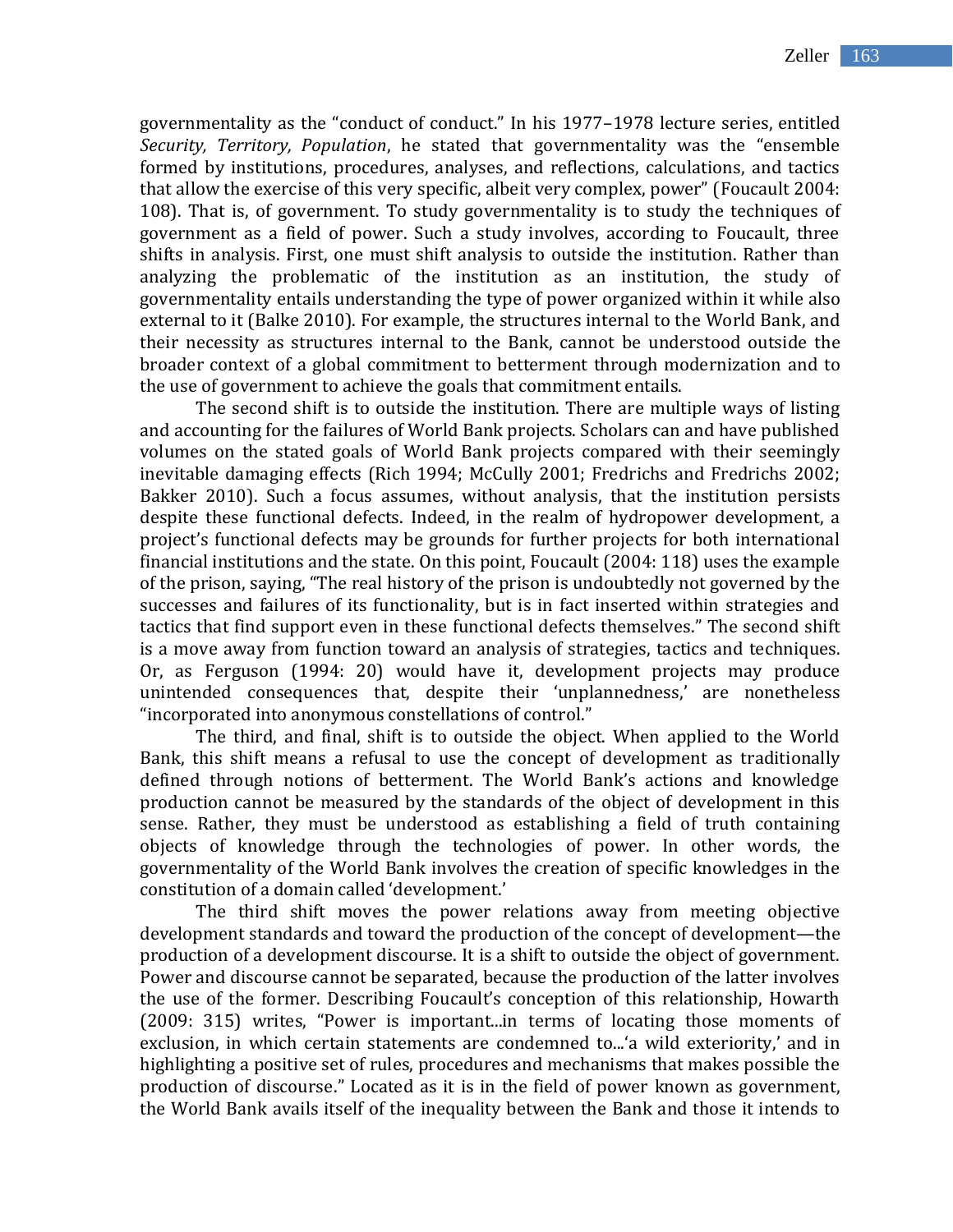govern in determining what development is (Ferguson 1994; Goldman 2005; Li 2007).

The combination of these three shifts is a framework in which questions of *how* can be answered. The focus can be placed not on the World Bank as an institution but on its technologies of power. That is, on the material and discursive structures that enable the World Bank to maintain its contested position of power in hydropower development. The continuation of the role of the World Bank in development projects despite its well-documented history of failures (McCully 2001) can be reframed to focus on how tactics are arrived at that are supported by the functional failures themselves. Finally, a focus on whether or not the World Bank is actually capable of moving a population toward development can be replaced with a focus on the Bank's participation in the definition of development itself, based on its location in unequal power relations. Now that the question of *how* is possible, it is necessary to determine the point at which to begin an examination specific to the World Bank and the hydropower projects considered here.

#### **Development Discourse and the Role of Experts**

If the art of governing requires the appropriate arrangement of humans to each other and to resources through myriad techniques such that the multiple, specific goals of those governing can be met, then it must also require some method with which to plan and assess the performance of specific techniques. As Li (2007: 6) points out, "Calculation is central." In order for those governing to plan and implement interventions, the complex realities of society must be standardized and legible (Scott 1998: 11). This is done through an expert discourse that is distinct from other forms of knowledge about an area, its people, and its resources (Ferguson 1994: 29). Although the experts who plan development projects must always do so with reference to the socio-historical and geographic context in which they hope to intervene, there are nonetheless recognizable patterns in the planning of interventions based on the structured position of experts within a specific governmentality.

Li (2007: 7) observes two key practices in the translation of the order of betterment in planned interventions. The first is problematization, or "identifying deficiencies that need to be rectified." The second is "rendering technical," which has to do with the set of practices employed to represent that which is to be governed as a legible field with identifiable characteristics (Li 2007: 7). Key to rendering social reality technical is the location of certain forces that can be used to solve the deficiencies identified through problematization. These practices are not separate. What is important in this process is the creation of a reality in which the target for intervention experiences exactly the kind of problems in exactly the type of situation that a development institution can resolve or improve. As Ferguson (1994: 69) puts it, if an expert analysis is to comply with the needs of development institutions it must make the target for intervention "out to be an enormously promising candidate for the only sort of intervention a 'development' agency is capable of launching: the apolitical, technical 'development' intervention." Power is expressed through the exclusion of certain knowledges from a given discourse, but the need to exclude knowledges necessarily means that an opposing group with forms of knowledge to exclude exists, and that this group poses a challenge to those governing (Howarth 2009). In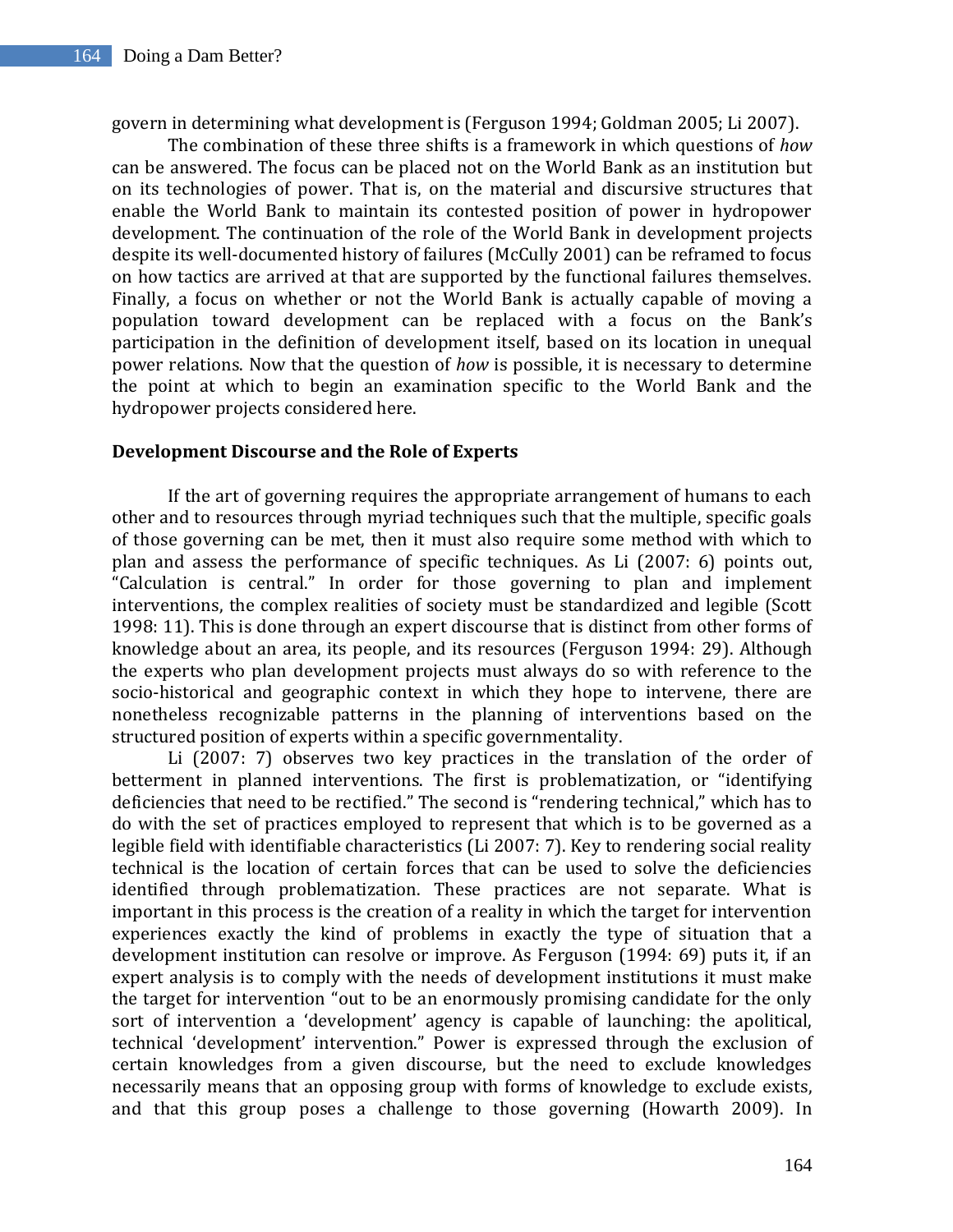considering the rendering of social and environmental problems technical, one must consider both a) the production of knowledge in development discourse and b) the methods by which other forms of knowledge are excluded in an expression of governmentality.

Ferguson (1994) introduces another layer to the practice of rendering technical. That is, as problems are identified and rendered appropriately technical, they are also made apolitical. As he shows through his analysis of development projects in Lesotho, poverty is addressed by both state and international agencies as a problem of bad policies and mismanaged resources rather than the product of politically maintained wealth inequalities. Experts working in the development industry ignore the political economic relationships between social groups and focus on the capacities of the poor to improve their position. This is not an oversight or product of poor research. It is the product of research conducted under a completely different standard than is imposed on those who criticize it (Ferguson 1994: 30). The removal of politics from the condition of poverty is an essential aspect of training for development experts, and rendering political problems technical is taken as a sign of good research, according to development industry standards.

In describing this removal of political economic problems by experts, Mitchell (2002) emphasizes the importance of making the target of intervention a product of some natural process. He writes, "Objects of analysis do not occur as natural phenomena, but are partly formed by the discourse that describes them. The more natural the object appears, the less obvious the discursive manufacture will be" (Mitchell 2002: 210). To take an example from hydropower development, if poverty can be linked to either a need for irrigation, problems of seasonal flooding, or a technical inability on the part of the borrowing country to seize its abundant water-resource potential, then the application of an apolitical development discourse appears all the more appropriate, especially for the experts involved. Although project failures may occasionally lead to raising the political economic issues faced by those being governed (as in the case of the Pak Mun Dam), experts have been repeatedly able to reframe failures in terms of the poor implementation of their prescriptions. As Mitchell (2002) and Ferguson (1994) have both shown, such reframing is a common practice among development experts, who are constantly confronted with contradictions between project goals and outcomes.

Questions that cannot be addressed through technical rendering are, therefore, absent from the analyses and reports of development experts (Li 2007). Keeping political economic questions from being raised, however, involves a closing off of discourse that is problematic to resolving issues related to poverty, but it does serve two purposes. First, the specific way in which experts make social reality legible and apolitical reaffirms their status as experts. That is, attempts to solve the problems identified by experts with solutions outside the established technical and managerial range are basically nonsensical to development agencies and confirm the capacity of experts to diagnose problems in the first place.

The logic of this confirmation is essentially thus: (1) a technical/managerial problem is identified; (2) an appropriate regime of policies and actions is established to resolve the problem; (3) the unrecognized aspects of social reality impede the project's ability to meet its stated goals, yet remain unrecognized by development agencies; (4)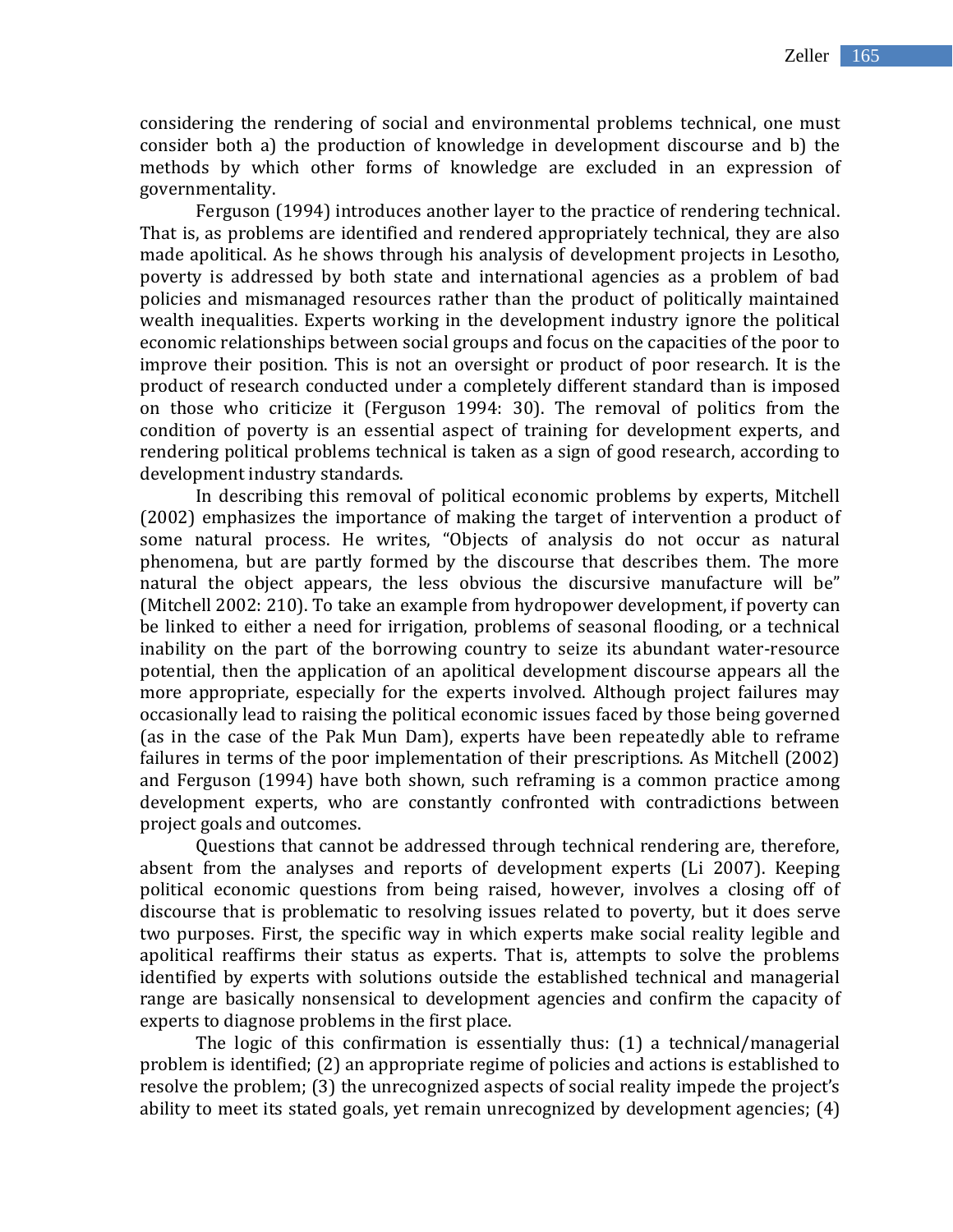project failures are blamed on the inability or unwillingness of the population to adhere to the technical/managerial solutions; (5) the capacity of experts and the distance between their knowledge and other knowledges increases through the negative confirmation of the expert performance. To restate this final point, if not following the program laid out by experts meant project failure, strict adherence to the program must have meant project success. Development discourse is affirmed. It should be noted, however, that this is an abstract outline of a discourse and reflects only the broad strokes of the contestations between project-affected people, anti-dam organizations, and state and international development institutions (Whitington 2012).

Second, the closing off of development discourse is itself a reaction to resistance in some form from those being governed. Bounding a discourse and being unaffected by those outside the bounds are not equivalent. As Goldman (2005) shows, groups that present obstacles for development agencies are not overlooked. Both are involved in working out the limits of government in what he calls the "Terrain of the Conjunctural" (Goldman 2005: 24). As new challenges arise, new methods of rendering social reality technical must be established. New calculations must be made and the practices of government expanded for an institution to maintain its position in the power relationship.

There is a final important point to be raised about experts and the development discourse by which they are limited and which at the same time they constitute. Referring particularly to political economic approaches to the study of development projects and to the identification of interests, there may be a tendency to dismiss the work of development experts as wholly or partially misrepresenting the intent of development institutions. Following Ferguson (1994: 18), however, "that is no excuse for dismissing it." The actions and thoughts of development experts reflect a complex nexus of interests, but they are also the product of an ongoing pattern of development discourse. Their work, therefore, provides a suitable place from which to analyze development discourse and the rise of specific governmentalities. Here I am referring specifically to the texts produced by these experts, which I use and which have been used similarly in other studies of development (Ferguson 1994; Goldman 2005; Li 2007).

# **The Seasoned Borrower Mechanism**

These explanations of governmentality, development discourse, and the methodological position associated with their analysis provide a context for considering Goldman's (2005) emphasis on the various institutional apparatuses associated with the conservation and sustainability efforts related to NT2. While these efforts do in themselves represent a change in how hydropower projects are planned and implemented, they do not strike exactly at Foucault's (2004) meaning, and so do not provide us with an explanation of how the success or failure of a given hydropower project has become so clearly immaterial to the power position of the private and state institutions that built the project. What is needed is to distinguish between the surface manifestations of a discursive structure and that structure's deeper logic. I argue that a more powerful explanation, one that is also in keeping with the concepts of governmentality and development discourse, can be found in the concrete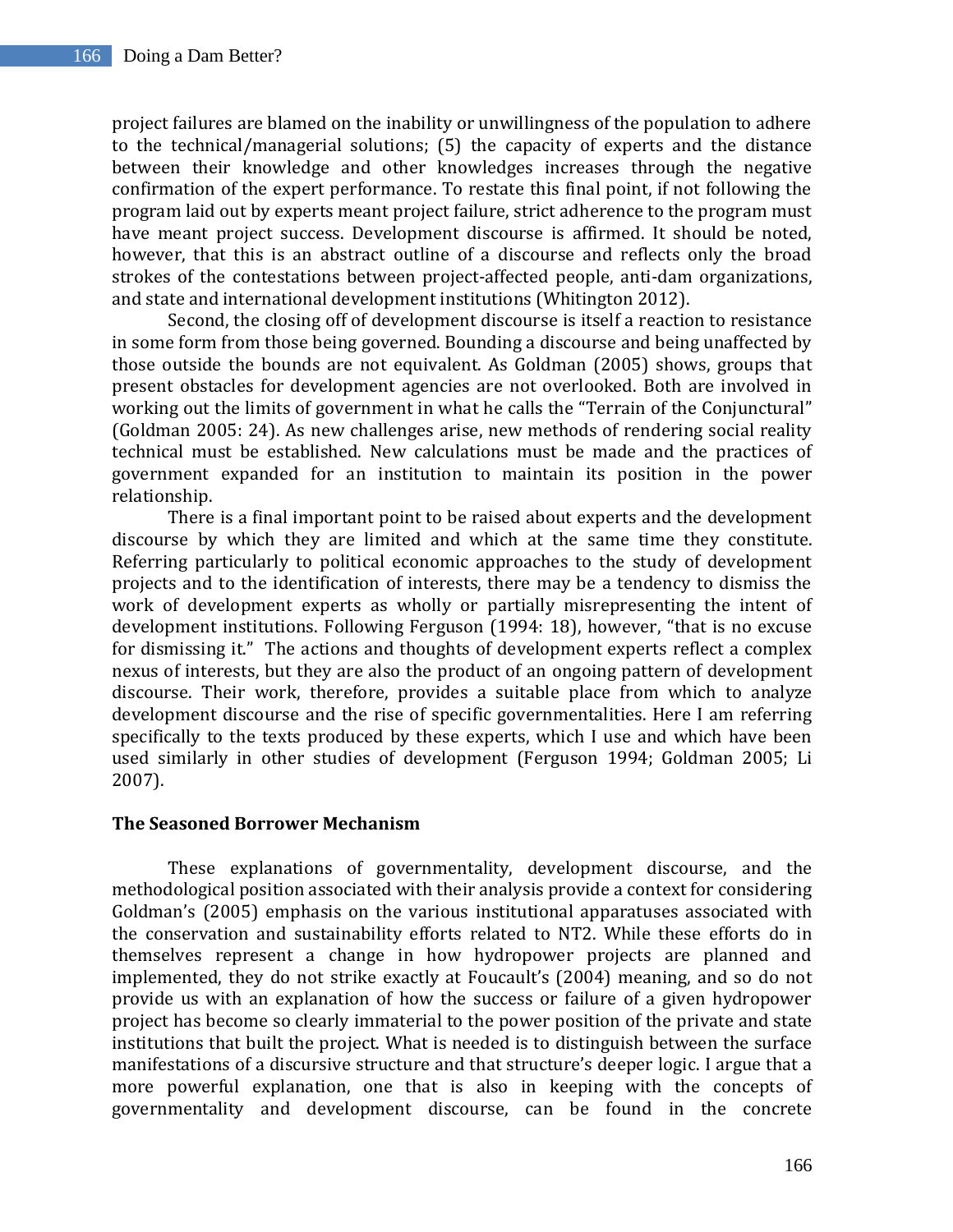manifestations of the justificatory mechanism I have called the seasoned borrower. I will now provide a description of what is meant by this term and provide an example by comparing World Bank discourse in the cases of the Pak Mun Dam in Thailand and the NT2 in Laos.

The seasoned borrower is a borrowing institution for which the structures necessary for lending, planning and evaluation have already been established through prior projects. It is part of a mechanism that labels the borrowing institutions as already existing in the realm of expert knowledge such that, from the World Bank's perspective, the borrower is itself already able to competently produce the knowledge and techniques necessary for positive change through a particular project. Once a borrower is a seasoned borrower, project failures can be accounted for and defended though the construction of project-affected people as malcontents resistant to beneficial change. The seasoned borrower, at least in the discourse around the project, enjoys the benefits associated with expert knowledge even as its capacity to plan and implement are negatively confirmed through the supposed unwillingness of project-affected people to go along with its technical solutions to political-economic problems; that is, problems that manifest as severe inequalities of wealth.

As a justificatory mechanism, the seasoned borrower is a highly flexible construction. By the time of the Pak Mun Dam's Staff Appraisal Report (WB 1991), the World Bank had a history with the Electricity Generating Authority of Thailand (EGAT), which it was able to build upon to make the case that EGAT was a technically competent, reliable borrower concerned with the modernization and therefore the betterment of the people of Thailand. This was not possible, however, with the Government of Laos (GoL) by the time of the NT2 Project Appraisal Document (WB 2005). (Both documents are key because they contain the initial assessment of each project, laid out in full, and the approval for granting the respective loans.) The absence of this history with the GoL, however, does not equate to the absence of the seasoned borrower as a justificatory mechanism. Rather, it was precisely because the GoL did not have a sufficient track record that the seasoned borrower mechanism took hold. In the case of NT2, the promise of a seasoned borrower-to-be emerged. This resulted from the GoL's reported willingness to implement dam-related conservation initiatives such as supporting the Nakai-Nam Theun National Biodiversity Conservation Area (NNT-NBCA), a series of livelihood projects inside the NNT-NBCA, downstream compensation and mitigation measures along the Xe Bang Fai River, and the Public Expenditure Management Strengthening Program. If the seasoned borrower is a necessary condition for World Bank involvement in a given project, one of two scenarios, described below, can unfold.

#### **EGAT and the Pak Mun Dam**

The first scenario can be seen in the case of EGAT and the Pak Mun Dam. Pak Mun was originally conceived as a relatively (not actually) small, run-of-river project located in Ubon Ratchathani Province on the Mun River, 5.5 km above its confluence with the Mekong River (WB 1991; WCD 2000). In 1967, the National Energy Authority of Thailand (NEA) began conducting studies on the hydropower potential of the Mun River as part of a larger effort on the part of the Thai state, the Mekong Committee, and,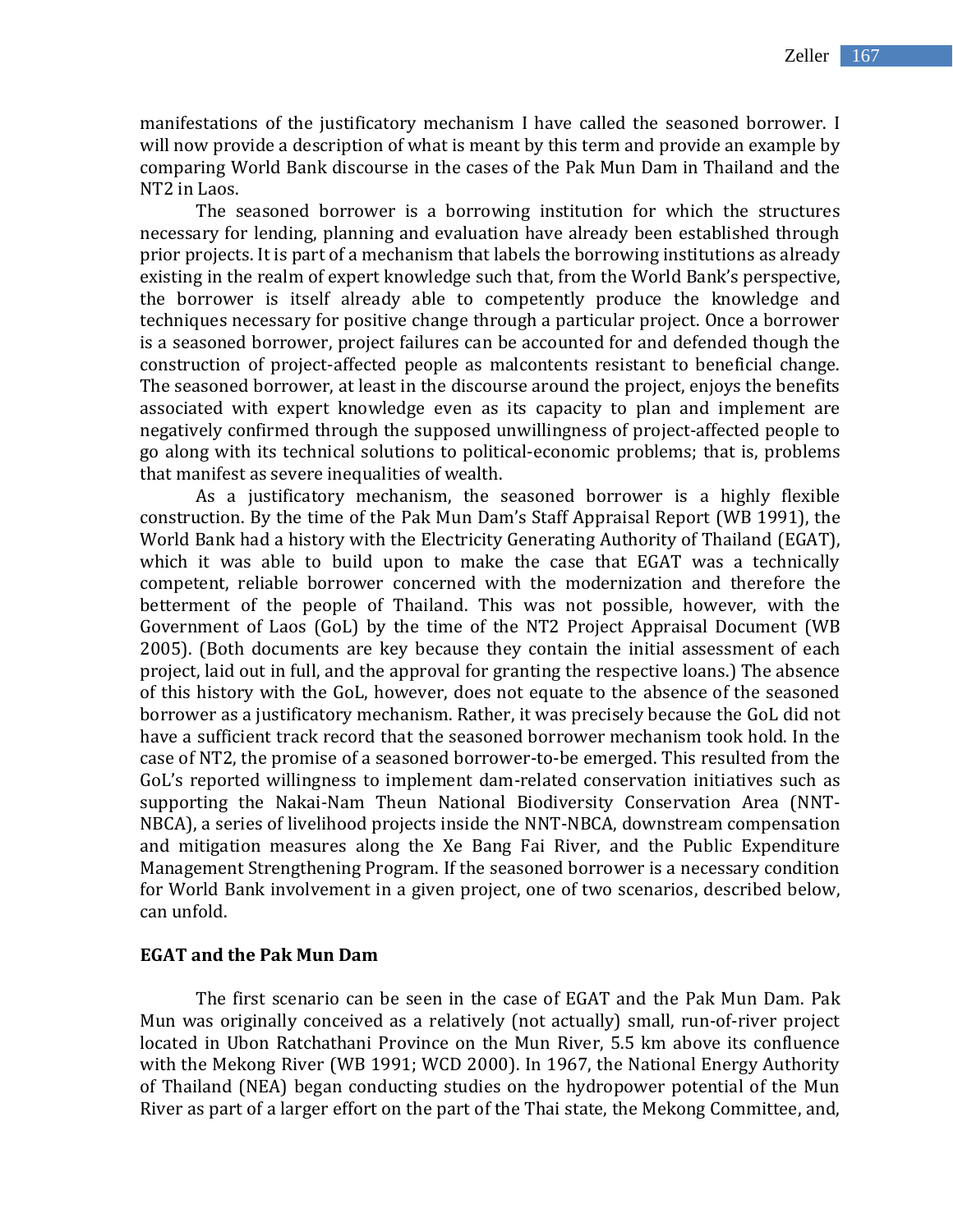through the 1970s, the Interim Mekong Committee. As such, the earliest origins of the Pak Mun project are tangled with the Cold War politics that spurred the Ubol Ratana (Nam Pong) and Nam Ngum dams in Thailand and Laos, respectively. (For an analysis of Cold War hydropower politics, see Sneddon [2012].) These studies were conducted at the site of the Kaeng Tana Rapids by French consulting firm SOFRELEC. The proposed project would have had a drainage area of 185 square kilometers and its normal water level, the average height of the reservoir created by the dam, would have been 112 meters above sea level (WCD 2000: 16). This plan was abandoned three years later, however, when the same firm determined that hydroelectric projects on the Mun River were not economically or geographically viable (WCD 2000: 15). The plan would not be revisited for another decade.

In 1978, a study was conducted with the goal of addressing seasonal fluctuations in the availability of water resources in the Chi-Mun River Basin. Farmers in the basin experienced problems developing year-round cultivation that were attributed by EGAT and Bank experts to inadequate irrigation infrastructure. The resulting report, entitled "Water for the Northeast: A Strategy for the Development of Small-Scale Water Resources," was presented to the National Economic and Social Development Board's Water Resources Planning Subcommittee, and a new water policy for the Northeast was incorporated into the National Master Plan (WCD 2000: 2). The new policy had two key aims. First, it called for an emphasis on the use of existing distribution resources, which meant the development of a new irrigation infrastructure from already existing reservoirs as well as extraction from rivers. Second, it called for meeting basic requirements through the rapid development of small-scale irrigation projects that would be designed to meet subsistence needs and offer minimal irrigation during the dry season (WCD 2000: 2). In the same year, EGAT began its own feasibility studies for a run-of-river dam on the Mun River (WCD 2000: 16). EGAT's *Summary Report: Pak Mun Multipurpose Development Project* was released in 1988, following dubious engineering and environmental studies conducted by SOGREAH (WCD 2000: 17). The Pak Mun Dam was seen by the Thai state as a small project and did not rank highly enough on either the World Bank or EGAT register to warrant its own loan document. It was packaged in with a loan for a lignite mine (the Mae Moh Mine in Lampang Province) in the Third Power System Development Project (WB 1991).

Construction of the Pak Mun Dam was completed quickly, with loan approval coming in 1991 and power generation beginning in 1993 (WB 1991, Foran and Manorom 2009). Despite this initial conception, however, the Pak Mun Dam has become, in both the NGO and academic worlds, a model of how not to conduct hydropower development, especially with regard to fisheries, and it was eventually declared economically unjustifiable by the World Commission on Dams (WCD 2000). Indeed, the negative impacts of this project, which included a severe loss of livelihood for those living around the project and countless battles for resettlement and livelihood compensation, were such that Rich (1994: 10) described the resettlement policies as "little more than a public relations hoax," and Friedrichs and Friedrichs (2002: 26) found the World Bank's "mode of operation [to be]…intrinsically criminogenic."

Although the World Bank's Staff Appraisal Report states that only 150 species of fish were affected by the Pak Mun Dam, the Bank's figure rose in 1996 to 202 fish species, only four of which were considered rare (WB 1996: 5). Independent studies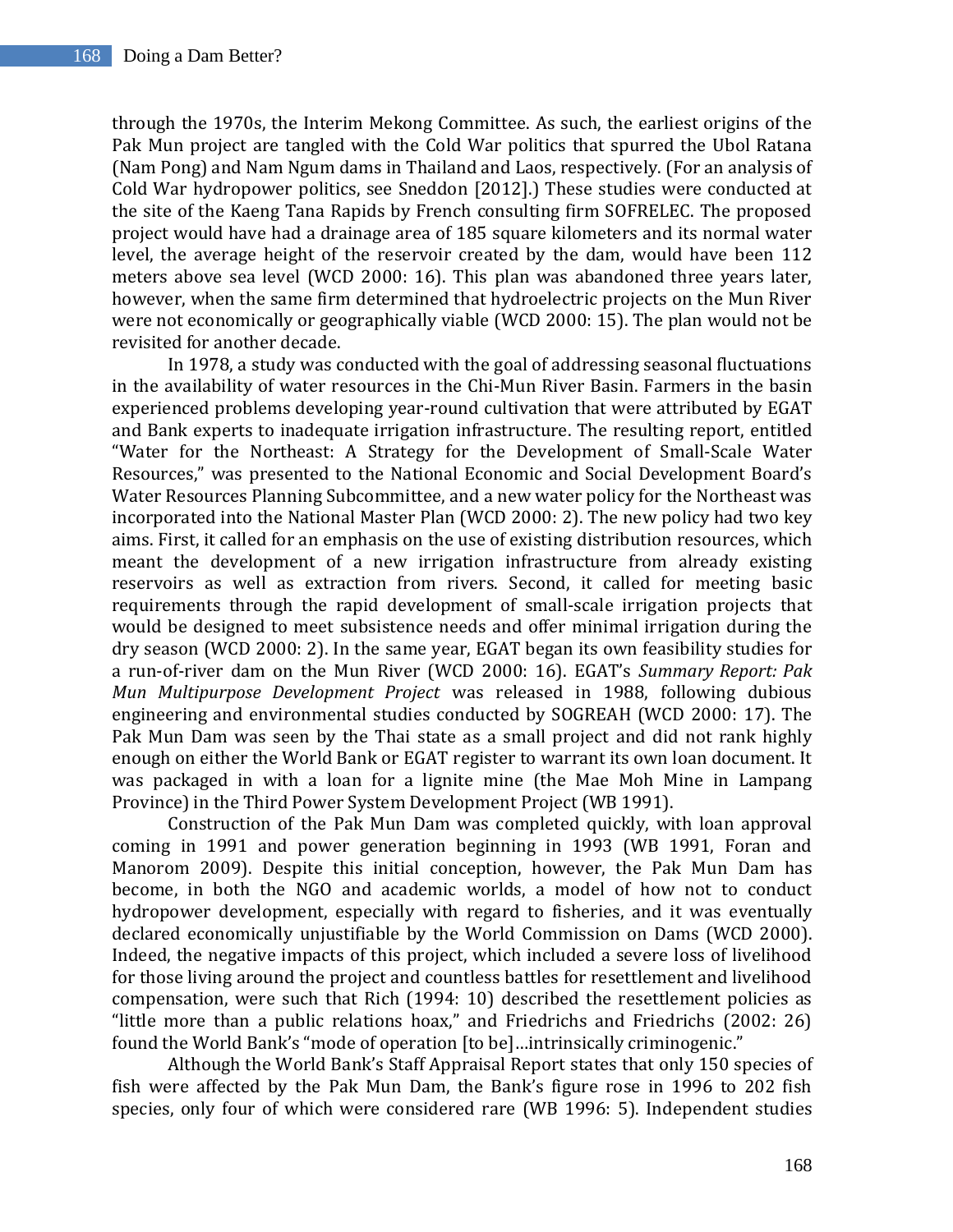conducted by ichthyologists in 1994, however, found 265 affected fish species. Of these, 77 were migratory and 35 depended on rapids habitat for survival. After completion of the dam that same year, only 96 species were found in the upstream region of the Mun River (WCD 2000). Other reports cite only 45 indigenous species left after project completion (Jenkins et al. 2008). Directly upstream of the dam, fish catches experienced a decline of 60–80 percent. Total losses of communities above and below the dam range from 50–100 percent (WCD 2000).

Public protests began well before World Bank loan approval and increased after operation began in June 1994. Organizations such as the Mun River Villagers' Committee and the Assembly of the Poor gained enough support to organize protests that lasted well over 100 days, and a protest village was established close to the dam that lasted from 1999 to 2002 (Friedrichs and Friedrichs 2002; Foran and Manorom 2009). Although these protests were somewhat successful in winning agreements from the Thai central government to negotiations and large benefits for those affected by the fishery declines, many of the gains were lost with the change in the Thai government administration after the 1997–1998 financial crisis. Despite the release of the World Commission on Dams study in 2000, EGAT maintained that Pak Mun's negative effect on fisheries had been exaggerated and that other causes should have been considered. EGAT further argued that the actual energy production of Pak Mun Dam was in keeping with predicted figures, that it had paid compensation to more than 6,200 families for the loss of fisheries, and that Thai and foreign NGOs were encouraging local people to demand ever-increasing levels of compensation far in excess of what was lost as a result of the dam (Foran and Manorom 2009: 67).

In 2001, based on the findings of the Committee to Resolve Problems of the Assembly of the Poor, which did not include any members of the Assembly of the Poor organization, Prime Minister Thaksin Shinawatra ordered EGAT to open all of the sluice gates at Pak Mun for four months a year, from May to August. This original period was later extended to an entire year, during which studies were to be conducted by Ubon Ratchathani University on the return of migratory fish populations (Foran and Manorom 2009). During this time, independent studies found 129 fish species had returned to the upstream side of the river, and 94.9 percent of affected households had returned to fishing, for a total number of 6,915 households (Jenkins et al. 2008; Foran and Manorom 2009). Before an official assessment could be completed, however, EGAT announced it was willing to leave the gates open annually only between the wet season months of July and October (Foran and Manorom 2009). As of 2008, the gates of the Pak Mun Dam are open between May and August. Most migratory fish in the Mun River move upstream between the months of February and September (Jenkins et al. 2008).

Although the history of the Pak Mun Dam is one of contestation, a history of who won which concessions and when can miss the discursive structures at work, at least within the World Bank. An analysis of the World Bank's published reports reveals that it was able to construct a particular version of EGAT using the seasoned borrower mechanism in its Staff Appraisal Report (WB 1991). This version continually emphasized that EGAT was a trusted lender that was trying to help more than just industrial interests. Its goal was to supply power to a growing number of Thai people poised and ready for increased modernization. "Growth in power demand has consistently exceeded that of commercial energy consumption. This has resulted in a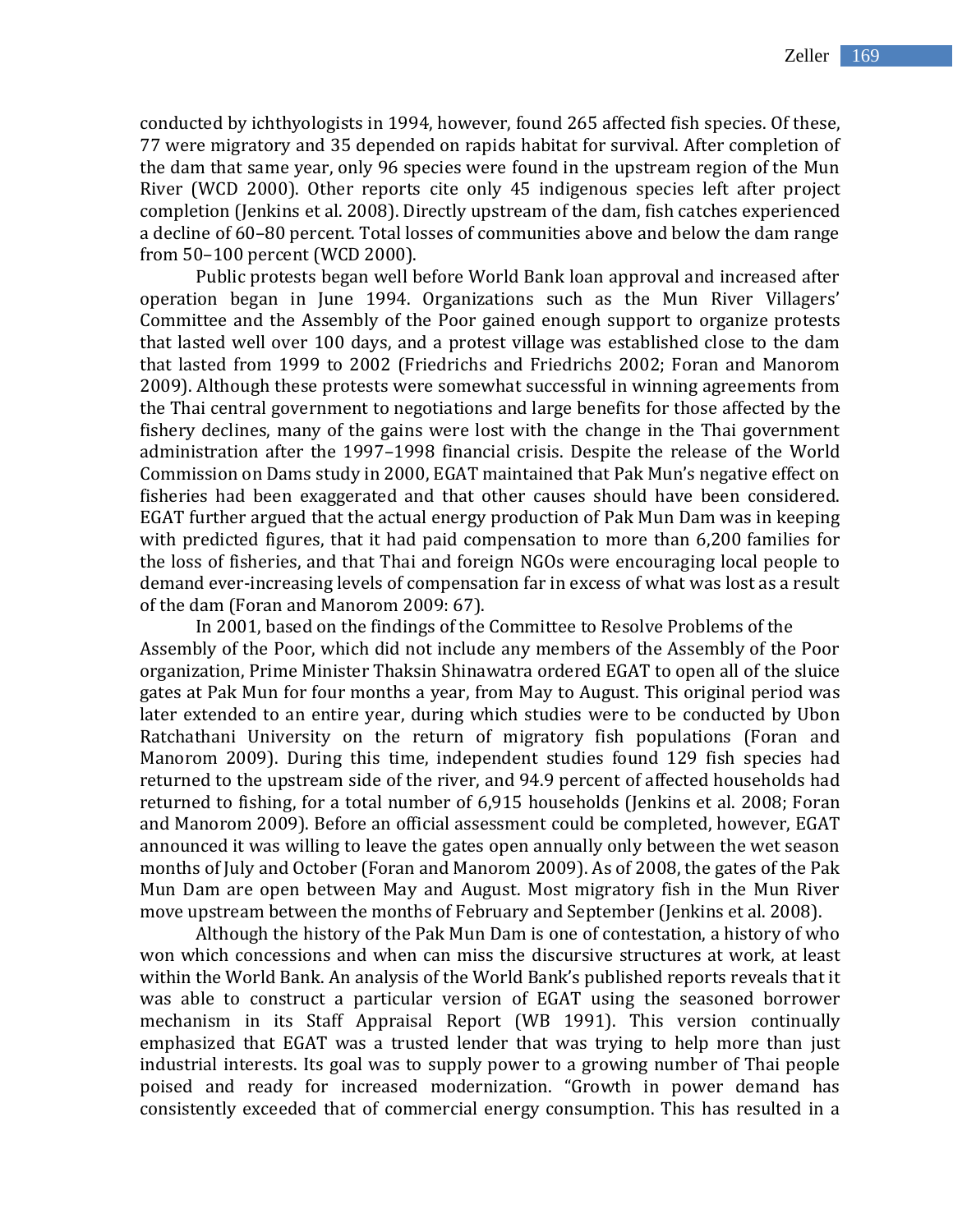per capita electricity consumption in Thailand…higher than the average for countries at an income level similar to Thailand" (WB 1991: 1). In this context, Pak Mun Dam was considered the most economically viable answer to the technical problem of energy generation, as it had "economic viability compared to the next best option of peaking internal combustion turbine generation" (WB 1991: 3).

This image framed all other justifications for the project, which continuously imagined it as a small, unobtrusive, and most viable solution to EGAT's problem energy sector diversification (WB 1991). In addition, EGAT's seasoned borrower status meant that its planning procedures could be trusted. Being able to plan projects capable, in development discourse, of achieving the goal of betterment is an integral part of being a seasoned borrower. Here, betterment is defined not only as improved standards of living (more electricity, higher incomes, greater number of color televisions, etc.), but also as the planning of projects such that they lead to the planning of still further projects. For the Pak Mun Dam, this meant including programs to improve environmental quality, energy conservation, and further privatization of the energy sector. This guarantee of further projects for the World Bank through assisting a capable borrower is the paradox on which the seasoned borrower mechanism depends. On the one hand, the Bank's expressed level of trust in EGAT's capabilities is very high: "There are no major risks associated with the program. Although EGAT's Power Development Plan is ambitious, the utility's demonstrated experience with system expansion and its state of preparedness assure the Plan's successful implementation" (WB 1991: i). On the other hand, there is still work to be done in maintaining EGAT's path to development: "Through the proposed loan, the Bank would continue its ongoing work with the power subsector and expects to provide a continuous review of EGAT's PDP [Power Development Plan] to ensure that optimum investment programs are evolved which can be supported by various lenders" (WB 1991: 13).

The World Bank's trust in EGAT's ability to plan was not a desire for a hands-off approach but an assurance that the project would lead to further projects without undue complication. A major aspect of World Bank governmentality during Pak Mun Dam, therefore, was the arrangement of various Thai state apparatuses such that the institutional structures between EGAT and the World Bank were strengthened. This strengthening manifests itself, for example, in the post-implementation documents in which the World Bank notes that EGAT went beyond what was required to "meet the demands of affected persons, often expressed through confrontation" (WB 1996: 4). The problem with resettlement and compensation for lost livelihoods occurred because "relaxation of eligibility criteria and the increasing compensation and resettlement entitlements caused discontent among households which were either not or just peripherally affected" (WB 1996: 4).

Once construction of the Pak Mun Dam was completed and protests over compensation for fisheries had begun, the institutional realities borne out of the seasoned borrower construction were used to compel EGAT to address project-affected people's grievances along technical and managerial lines (Foran and Manorom 2009). The success of this project was in maintaining the position of EGAT (and so the World Bank) as the organization most capable of solving livelihood problems. In its own reports, the World Bank found that "relocation was extraordinarily easy," citing that "some households literally moved across the street" (WB 1998: 3). EGAT itself "actually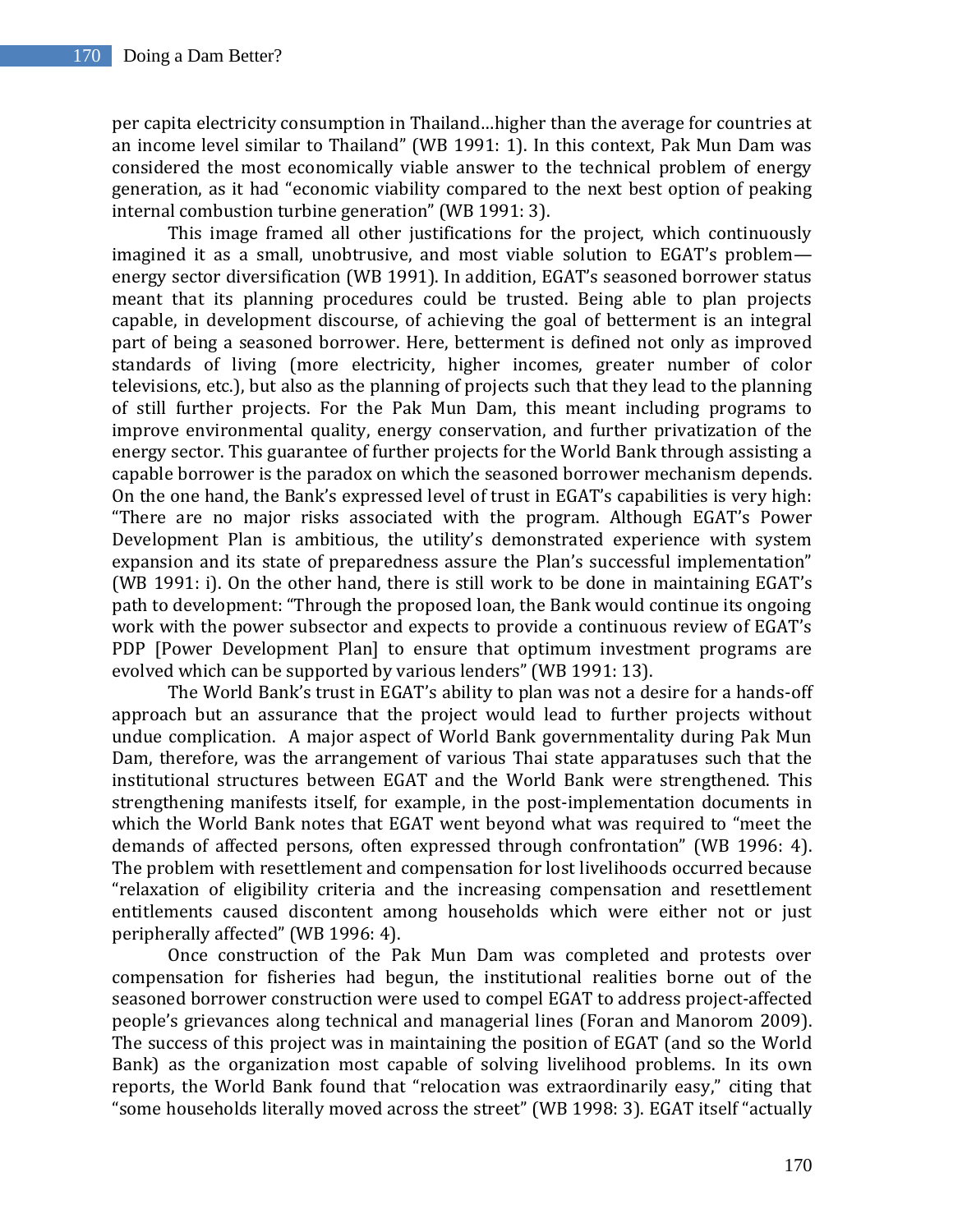committed to exceed the World Bank resettlement policy, to improve the living standards of affected households, to provide a range of options, and to implement resettlement with the participation of affected people" (WB 1998: 4). The problems in compensating for the devastating loss of fisheries along the river and inadequate resettlement policies, according to the World Bank "was not one of EGAT's commitments, *which is not subject to doubt*, but how to establish fair compensation" (WB 1998:4; emphasis added). One can see here a clear example of the rendering technical of political-economic problems.

The World Commission on Dams reported total project costs for Pak Mun Dam associated with resettlement and compensation had increased 68 percent, from US\$155.2 million in 1989 to US\$260 million in 1999 (WCD 2000). These costs included US\$15.8 million in compensation for loss of fisheries and resettlement compensation for 1,700 households, almost seven times the World Bank estimate (WCD 2000). The large increases in compensation payments that protesters were able to secure from EGAT and the World Bank serve as evidence that the Bank does not simply plan and implement projects exactly as it intends. Rather, opposition to the Pak Mun Dam was able to create enough problems for the Bank that an attempt was made to bring protester demands into development discourse as issues of bad policy. Once the dam's impact on fisheries was rendered a policy failure, EGAT and the World Bank established a succession of committees to determine who was eligible for what level of compensation (WB 1996; WCD 2000; Foran and Manorom 2009). The committees, such as the Subcommittee of the Impacts of Fishing Occupations and the Committee for Assistance and Occupational Development of Fish Farmers, were a disaster. Yet again, however, project failure had little to do with the ability of EGAT or the Bank to govern, as all possible solutions continually led back to World Bank-funded compensation or World Bank-led livelihood programs (WCD 2000).

The World Bank's ability to maintain its position of power was not in spite of project opposition but through the unintended mitigation policies it worked out in response to local people who were "protesting, including disruptive behavior at the project site, to demand *even more favorable* compensation and resettlement packages" (WB 1998: 5–6; emphasis added). That is not to say that if a positive outcome had resulted from the Pak Mun project, the World Bank would have been removed from its position of power either. Rather, an implication of EGAT's seasoned borrower status is the assurance of future projects. Had the Pak Mun Dam achieved its stated goals, the Bank would likely still have been heavily involved in loaning EGAT money for the implementation and monitoring of development programs (WB 1991). To the extent that the Bank and EGAT were not able to account for project opposition through technical solutions, individual protestors were considered irrationally afraid of modernization and NGOs were dismissed as unwilling to work with the Bank due to equally irrational ideological opposition to all hydropower projects:

Despite the generous compensation for houses and land and many other social infrastructure and service benefits, many people claim they are not satisfied, that they are worse off. There is such a culture of complaint, of trying to win sympathy for even greater compensation claims and assistance, that it is difficult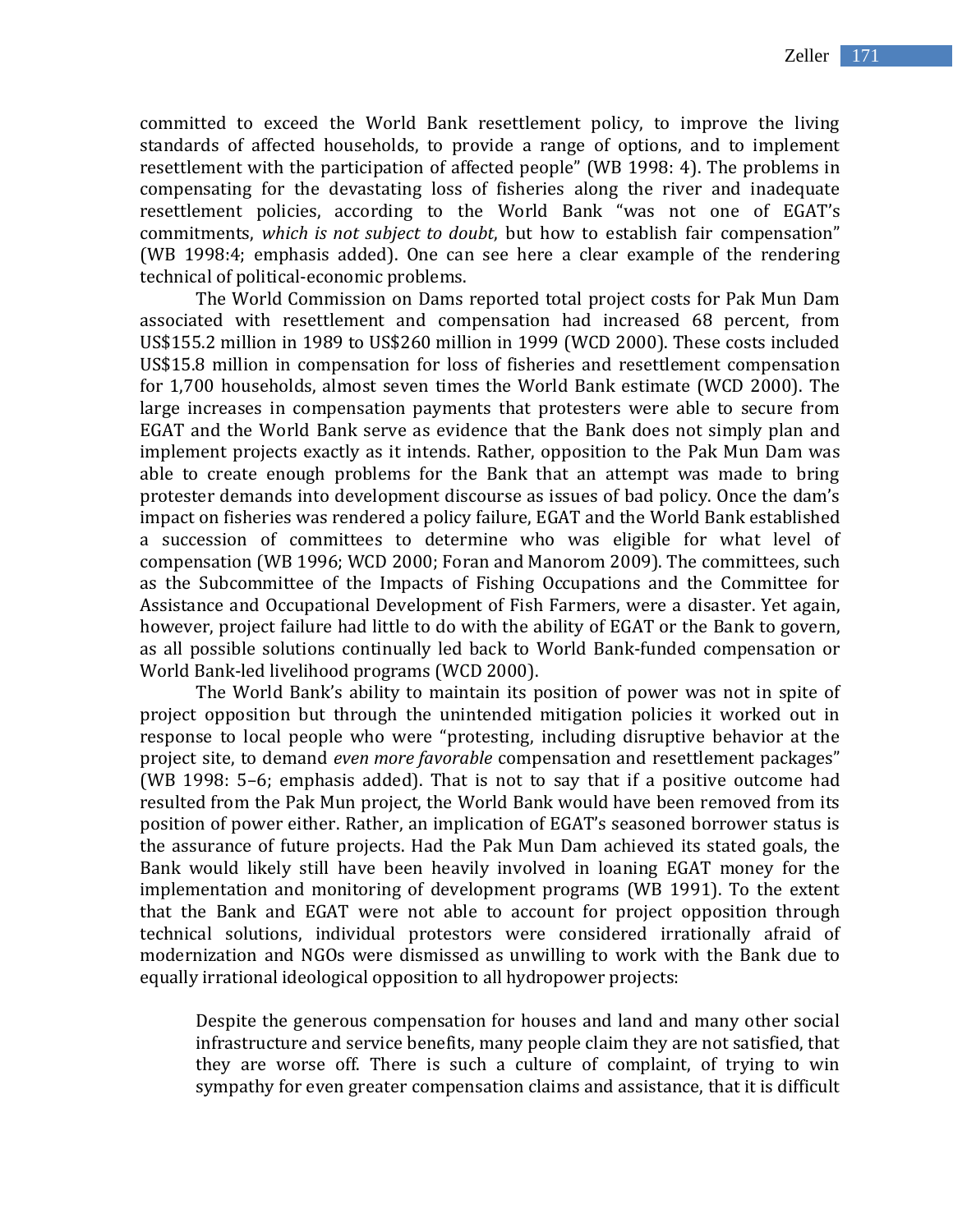to get affected people to be balanced about their resettlement experience. (WB 1998: 17)

In this way, the Bank validated the EGAT's actions in response to the opposition by comparing its proposed solutions to those of groups outside, and therefore illegible to, development discourse. For example, project-affected people were described as apprehensive about "being integrated into the modern economy, with its competitive, wage-based forms of income" and as having problems with the project that were "profoundly psychological and emotional, not economic" (WB 1998: 17–18). Although the EGAT and World Bank answers to protests and complaints are a result of contestations with local people and the Thai state's own agenda, the mechanism of the seasoned borrower is ever present in the World Bank's account of project outcomes and answers to local and national levels of contestation.

## **The Government of Laos and Nam Theun 2 Dam**

The role of the seasoned borrower justification in the Nam Theun 2 Dam project differs from its role in the case of EGAT in that the GoL presented no history of prior successful projects. As I hope to show in this section, the justificatory role of the seasoned borrower for the GoL is the promise of what the government could become. The absence of the conditions necessary for a seasoned borrower justification is the justificatory ground for the project. This can be seen in the concern expressed by members of the Social and Environmental Panel of Experts (PoE) that without the involvement of the World Bank, the unsuccessful history of the GoL would repeat itself and result in the devastation of important environmental and livelihood resources. It can likewise be seen in the establishment of the Public Expenditure Management Strengthening Program, a Bank initiative in which experts are hired by the GoL to oversee the application and distribution of project revenue to further development projects.

Although World Bank loan approval came in 2005, heavy Bank involvement in planning can be traced back at least to the first PoE report in 1997. Unlike the Pak Mun Dam, NT2 is a particularly large project, and was closely watched on all sides by development institutions and their critics. The project itself includes a 39-meter-high dam on the Theun River and the diversion of water from the project's large reservoir into a channel running into the Xe Bang Fai River. It became fully operational in December 2010 in violation of its Concession Agreement, which stipulated that all resettlement activities had to be completed prior to full operation (IRN 2010; WB 2010; McDowell et al. 2010). Supporting some of Goldman's eco-governmentality thesis, the most significant differences between the planning for NT2 and the Pak Mun Dam were the World Bank's emphasis on environmentalism and the incorporation of experts from INGOs focused on conservation in the case of NT2.

The authors of the PoE reports went beyond using conservation as a justification for the project, eventually expressing great frustration over delays in World Bank loan approval, fearing the project would be implemented by other international financial institutions with whom they had no relationship and who would not bring with them the social and environmental requirements of the World Bank (Scudder et al. 1997a;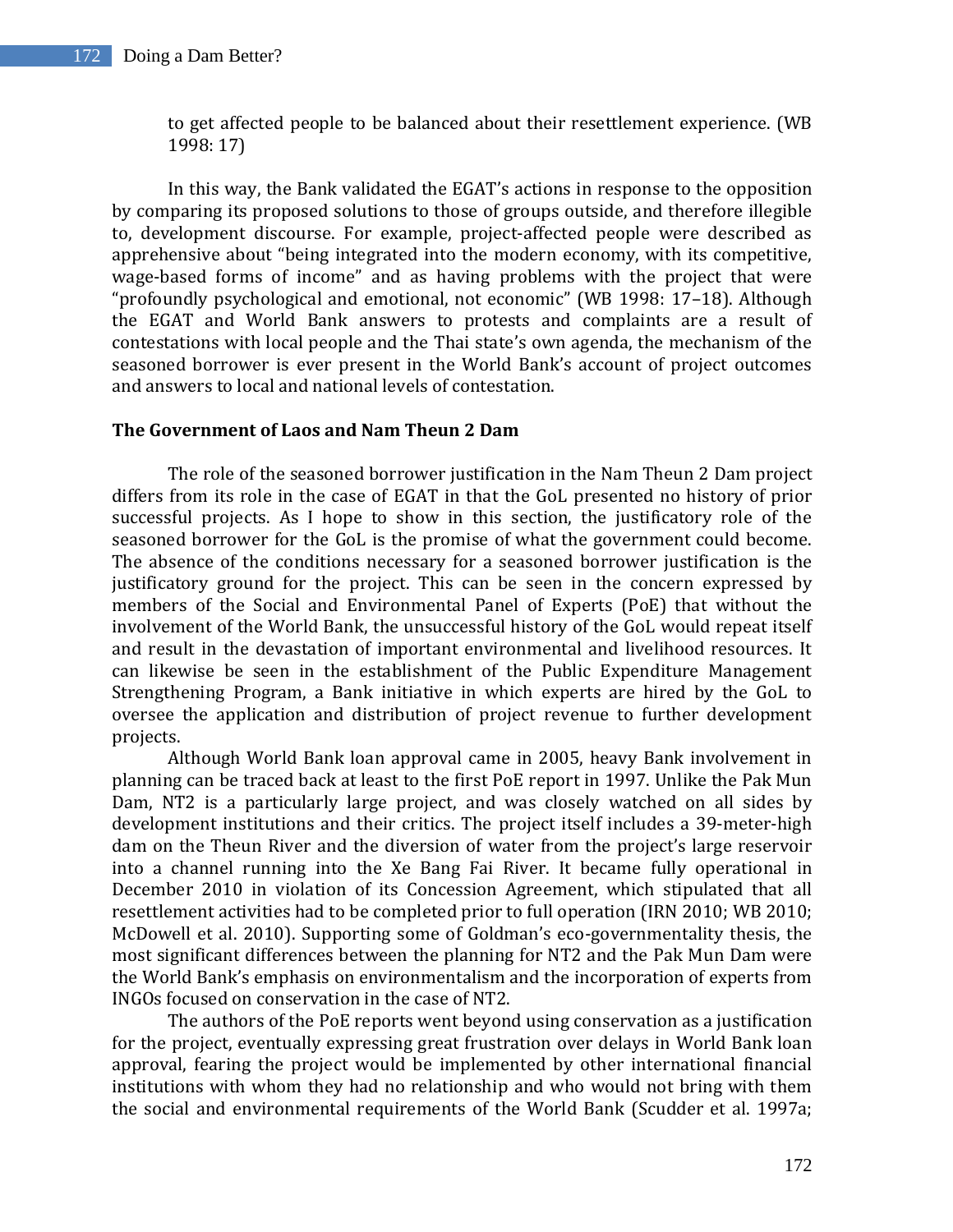Scudder and Talbot 2004). This was largely because, according to the PoE, "With or without World Bank assistance, the Government believes it has no option but to continue developing its hydropower resources. Unfortunately, its record with such development during the 1990s in regard to environmental and resettlement issues has been very unsatisfactory" (Scudder et al. 1997b: 6). This concern is repeated more directly in the PoE's sixth and seventh reports, which state: "The main constraint to livelihood improvement on the Nakai Plateau is the further delay in the implementation of the NT2 Project or project implementation without a World Bank financial guarantee" (Scudder and Talbot 2004 27; Scudder and Talbot 2004: 29).

It is clear from the PoE and World Bank documents that the range of specific finalities intended for NT2 differ from those for the Pak Mun Dam, in particular the creation of the large Nakai Nam Theun-National Biodiversity Conservation Area (NNT-NBCA) adjacent to the project. The conservation aspect of the NT2 project remained, at the end of the construction phase, the most important outcome to the PoE and the "primary reason for the involvement and support by the World Bank and other international financial institutions and key environmental organizations" (McDowell et al. 2009: 35). Despite its involvement in livelihood restoration on the Nakai plateau and Nam Theun River, the PoE maintained that the NNT-NBCA was the reason NT2 was a possible global model for hydropower development. The protected area is the largest in Laos and extends from the upper edge of the NT2 reservoir to the border with Vietnam. The PoE touted the area's value for global biodiversity by emphasizing in its reports the five species of mammals, previously unknown to science, that had been discovered since planning for NT2 began. The reports also noted the cultural diversity of the 6,500 human inhabitants and their ten ethnic groups, "three of which have only been described since 1966" (McDowell et al. 2009: 35).

The programs recommended by the PoE and implemented by the GoL contain within them a bizarre mix of modernization and the drive to turn the NNT-NBCA, its wildlife, and its people into a sort of living museum. Long, one-sided debates span the reports, which continue over more than a decade, about the appropriate width of roads in the area such that only two-wheeled tractors may enter or leave, or how much of what kinds of animals are suitable for hunting. One of the livelihoods that was considered a viable option for those living within the NNT-NBCA was to work for the newly formed Watershed Management Protection Authority (WMPA), which was tasked with patrolling the area for poachers and monitoring fishing, among other things. This, however, was somewhat problematic as WMPA employees were sometimes shot at in the course of trying to control human actions in the NNT-NBCA and many did not "believe that the area's wildlife is severely degraded" (McDowell et al. 2009: 38; 2010: 28).

Nonetheless, the PoE consistently rated the GoL's performance in conservation matters very highly and frequently blamed shortcomings on the international institutions that were either not pressing hard enough for conservation, delaying funding, or putting more focus on construction (McDowell et al. 2010). The estimation of the GoL's performance and the particular accounting for its shortcomings was likely a tactic of the PoE to continue the conservation projects despite setbacks. The high estimation of the GoL emphasis on conservation ultimately mixed with the precarious nature of its ability to realize its conservation goals in a way that legitimized Bank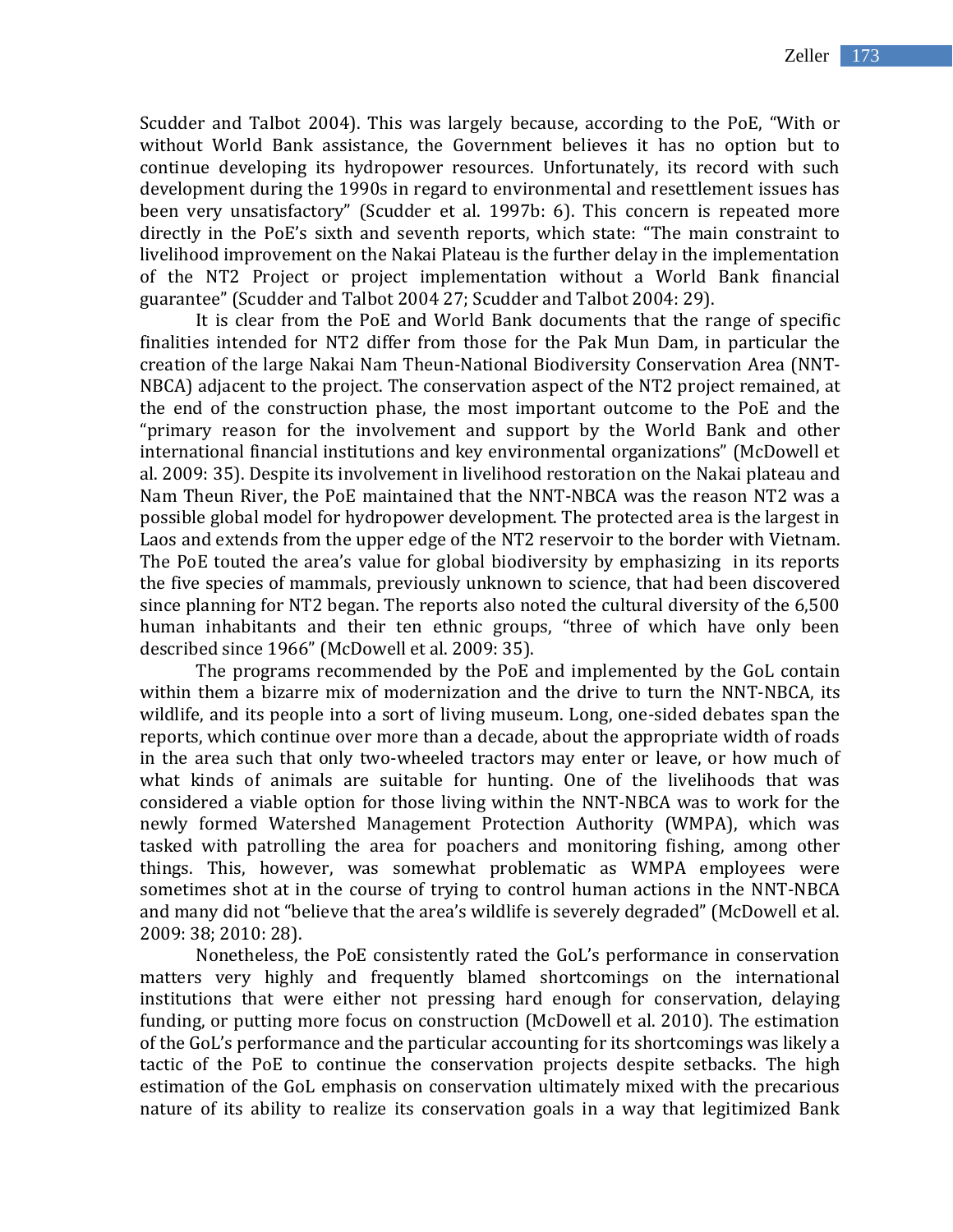involvement before and after loan approval in 2005. In fact, the high degree of potential risks identified by the PoE had an impact on the project justifications in the loan approval document, the Project Appraisal Document (PAD) (WB 2005). Chief among these risks were the GoL's poor record with hydropower projects and concern that the revenue generated by NT2 might not be used on future public programs (WB 2005).

The PAD begins in much the same way as the Pak Mun Dam's Staff Appraisal Report (WB 1991), with the construction of a borrower facing exactly the types of challenges the Bank is able to help it meet. However, whereas EGAT needed only a small boost toward energy-sector diversification, Laos required much more involvement from the World Bank due to its low stage of development and poor record with similar projects. Nonetheless, the World Bank saw hope for Laos in the abundance of underutilized natural resources.

According to the PAD, Laos's economy went through strong growth performance between 1991 and 2003, due to its steadily increasing market orientation. In the same time period, the GoL was reported to have made great strides in reducing poverty rates from 46 to 33 percent (WB 2005: 3). Despite such progress, the World Bank found severe poverty in many districts and especially among ethnic minority communities. In addition to poor policy structures for poverty reduction, Laos also suffered from "limited capacity in the central and provincial governments, a fledgling private sector, lack of infrastructure, and the absence of a strong civil society" (WB 2005: 3). In 2003, the GoL began its National Growth and Poverty Eradication Strategy, a program designed to bring rapid growth through sustainable development. Although the World Bank supported the overall strategy "through a program of analytical and advisory activities, and ongoing and new operations," it noted that meeting the GoL's goals would require an annual Gross Domestic Product (GDP) growth rate of 7 percent (WB 2005: 3). Such a sustained growth rate was seen as possible, but only with certain important caveats. The PAD states:

[W]ith its significant natural resources and central position in the rapidly growing Greater Mekong Subregion...Lao PDR is well placed to achieve quality growth and reduce poverty, provided that the Government manages to increase the contribution of natural resources (especially sustainable hydropower and mining) to development; fosters a more enabling environment to promote private sector investment; and undertakes reforms to improve the quality of governance, management of public finances, and service delivery. (WB 2005: 3)

The introduction to the PAD points to two key national priorities that the development of hydropower infrastructure is particularly well suited to address. Both involve the connection between environmentalism and development established by the PoE. According to the report, hydropower expansion benefits the GoL by "first, promoting economic and social advancement by providing a reliable, affordable, and sustainable domestic source of electricity; and second, mobilizing foreign exchange and budgetary revenues to finance poverty reduction and environmental and social programs" (WB 2005: 4). Laos's geographic location between Thailand and Vietnam, two countries with reportedly high demands for energy imports, further strengthens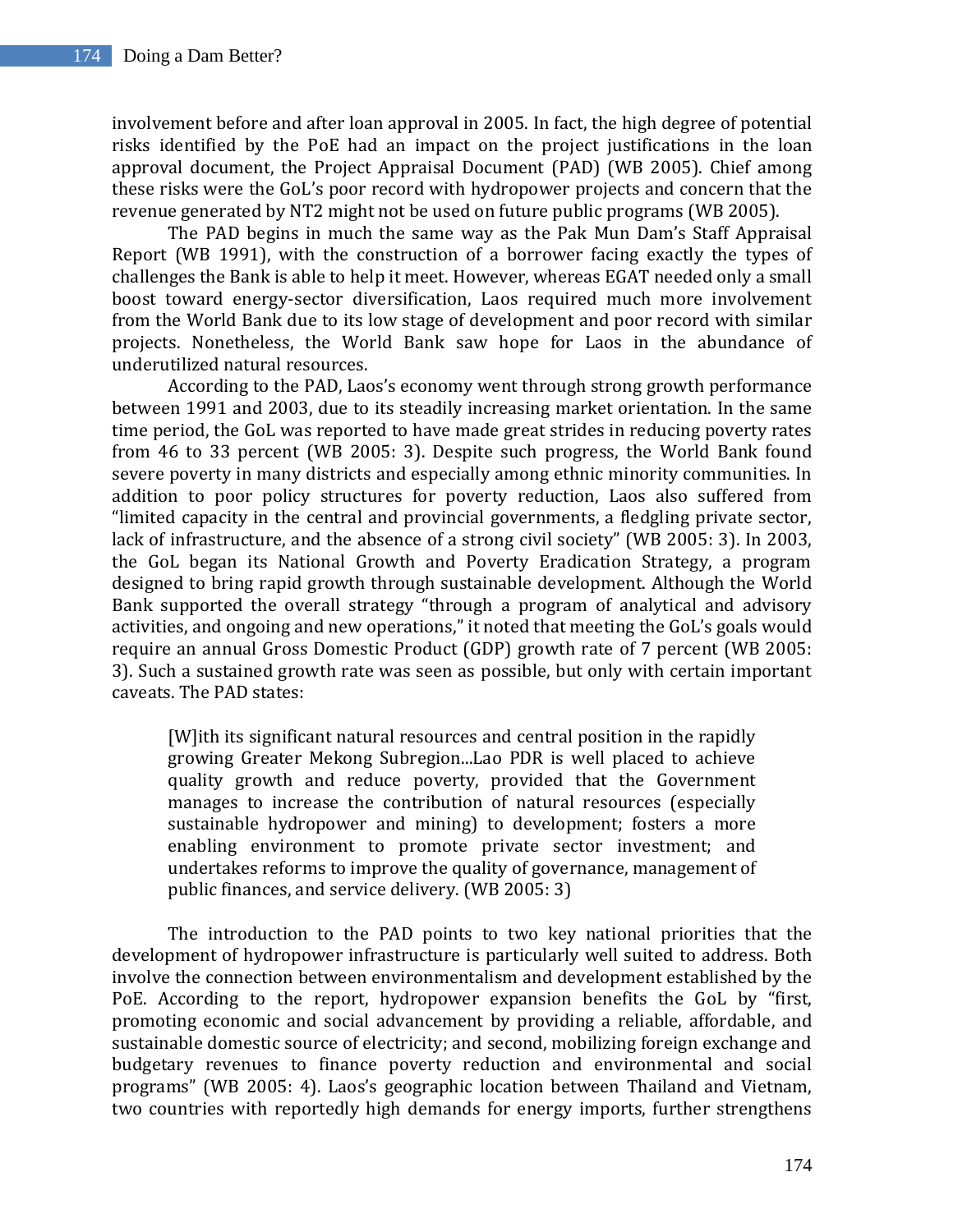the case for hydropower expansion. The already signed memorandum of understanding between the GoL and EGAT for the latter's purchase of 95 percent of NT2's output, along with two preexisting dams serving the Thai market, served as further evidence for the World Bank that dam development was the best answer to Laos's problems, a line of reasoning that dated back to the justifications of the early Mekong Committee projects.

As reflected in the concerns of the PoE over delays in loan approval, the World Bank was not the only international financial institution capable of planning and funding a new dam in Laos, which meant it had competition from other international financial institutions during the planning of NT2 that were not present during the Pak Mun Dam years. The construction of the need for hydropower expansion was, therefore, not sufficient to justify taking on the risk of such a large loan to such an indebted country given the international attention focused on hydropower projects at the time. The World Bank's eco-governmentality, worked out through confrontation and international opposition, required a further step in terms of project justification. In the PAD, it was not enough that the World Bank was able to fund NT2. It was harmful for project-affected people if it did not. The report established a concern that the problems of previous dam projects would be repeated if the World Bank was not able to enforce its own technical and managerial expertise. For example, although World Bank planning so far had helped create "transparent financial management," "further progress will be essential if NT2 revenues are to be applied transparently and efficiently to the financing of priority expenditure programs for poverty reduction and environmental conservation/management" (WB 2005: 6). Indeed, despite the possibility of funding from other institutions, "the Bank is one of the few institutions with the broad range of skills needed to assist the GoL in the sustainable development of a large, private sectorfinanced hydropower project with multiple social and environmental impacts" (WB 2005: 6).

The PAD makes repeated reference to the GoL's "relatively weak country capacity and...weak track record on governance" (WB 2005: 7). Due to previous environmental and social failures in Laos, the "risks of the project [are] considered to be Modest to Substantial" (WB 2005: 36). In keeping with the technical rendering of political economic problems in development discourse (Mitchell 2002; Li 2007), the solution offered by the World Bank was a complex arrangement of management and evaluation strategies designed to ensure that NT2 revenues were used to fund poverty reduction and conservation programs, "ensuring early detection of problems and the timely implementation of appropriate compensating measures" (WB 2005: 36).

In exchange for loan approval, the GoL agreed to create an "effective, transparent and accountable" system for the expenditure of all revenue related to NT2 (WB 2005: 16). To do this, the World Bank and the GoL developed the Public Expenditure Management Strengthening Program (PEMSP), which covered: "fiscal planning and budget preparation, treasury, accounting and reporting, the development of information systems and the legislative framework for public expenditure management" (WB 2005: 17). The PAD mentions a series of smaller scheduled loans from the Bank from 2005 to 2007 for the implementation of the PEMSP. In addition to these loans, the GoL agreed to hire two long-term consultants of the World Bank's choosing. Once operational, the PEMSP would also integrate assistance from present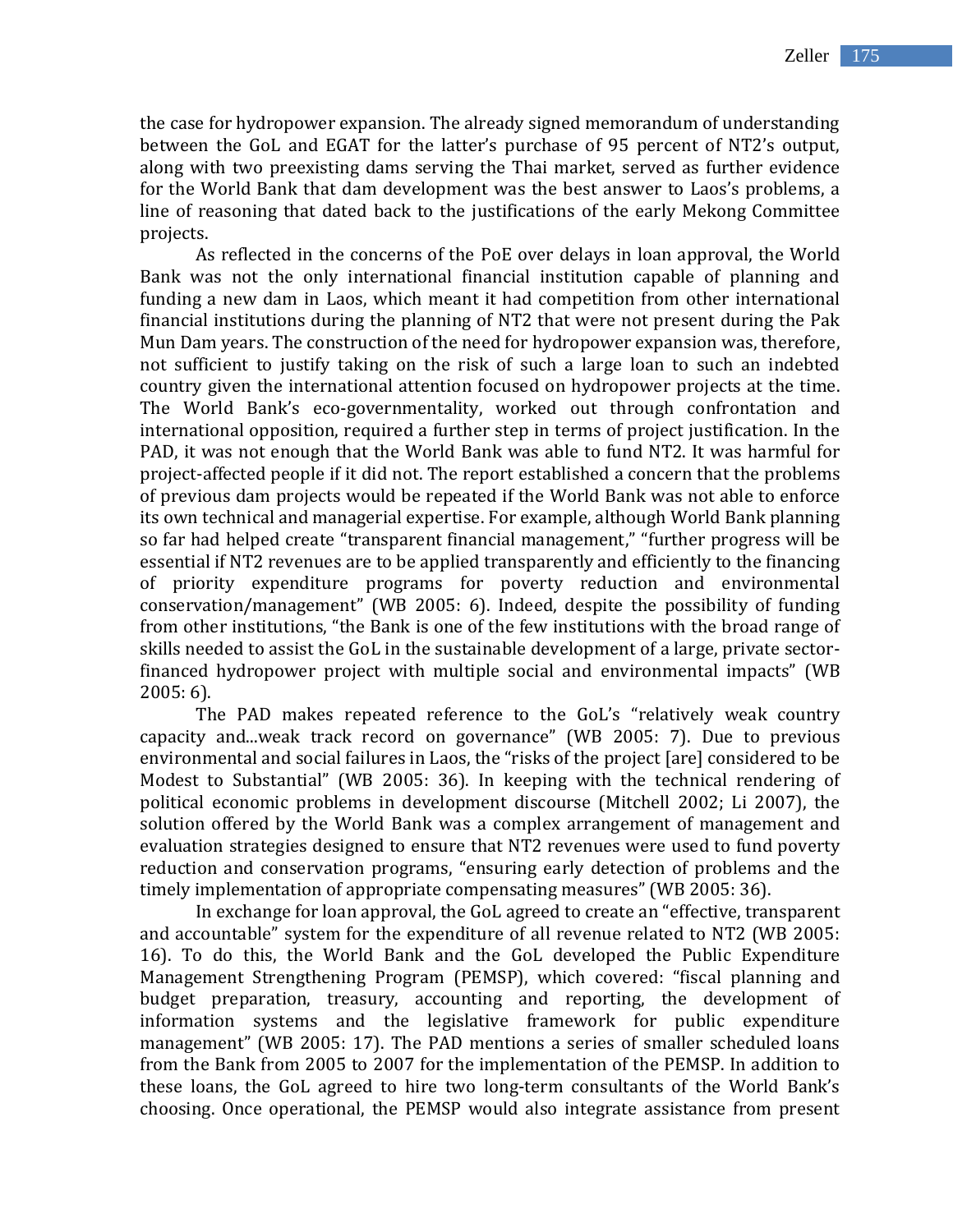and future World Bank and Asian Development Bank (ADB) projects in Laos. The PAD mentions health, education and roads projects that have already been approved by the Bank and that include financial management systems, "particularly systems designed to channel resources close to the field level, as well as the formulation of sector level expenditure policies" (WB 2005: 17). After project completion, the GoL would work with World Bank consultants to adjust the use of NT2 revenues toward some projects and away from others on an as-needed basis. The PEMSP was enacted by the GoL in November 2005, and in 2008 the World Bank reported that its Financial Management Capacity Building Project had worked with the GoL to "improve budget preparation, execution, reporting, and auditing, all of which are essential for better management of funds generated from Nam Theun 2" (WB 2008: 1).

The PAD's description of the PEMSP calls for some translation. According to the World Bank, it is a program created to render the GoL's spending practices legible to the World Bank's monitoring agencies, the justification for which is the historical likelihood that NT2 revenues will not be used for environmental and social development as planned (i.e., the high risk involved in conducting such a large project in Laos). At its inception, however, the program was linked directly to myriad other World Bank-funded projects. The GoL was required to hire World Bank-approved consultants for an undetermined, yet lengthy, amount of time, maintaining the power relationship between development experts and those being developed. These expert consultants would then assist the GoL in creating new development projects requiring World Bank funding.

The absence of the institutional structures necessary for successful project implementation is as central a justification for World Bank involvement in NT2 as the *presence* of such structures was in the case of Pak Mun Dam. Yet, the absence of these structures did not go unaddressed by the World Bank. This is partly due to the differences between the prospect of building a dam in economically stable Thailand in the early 1990s and economically fragile Laos in the 2000s. The emphasis on environmental programs with NT2 is a particular product of the global opposition to hydropower projects that came to a head in the late 1990s with the World Commission on Dams. The common line, that NT2 symbolizes the Bank's reentry into hydropower, is questionable, however, because the Bank was conducting feasibility studies and social and environmental reports at the same time that it was assessing the outcomes of Pak Mun Dam. This chronology suggests that there was little or no break in its role as a knowledge producer in the region. The creation of the PEMSP, in fact, allowed for the establishment of the specific type of Bank/borrower relationship used in the seasoned borrower construction. By hiring World Bank consultants into long-term positions at a GoL agency with the task of identifying new problems and creating technical solutions, the World Bank was bringing the GoL into its own realm of knowledge production and governmentality.

Although NT2 remains a high-risk project, mechanisms like the PEMSP were included in order to facilitate involvement in future low-risk projects. Since a major justification for World Bank involvement in NT2 is the need to govern GoL practices to ensure that the project's revenue is directed toward public programs, and since the World Bank has already connected future public programs to its own lending, it can be said that the justifications for the current project are the projects yet to come. That is,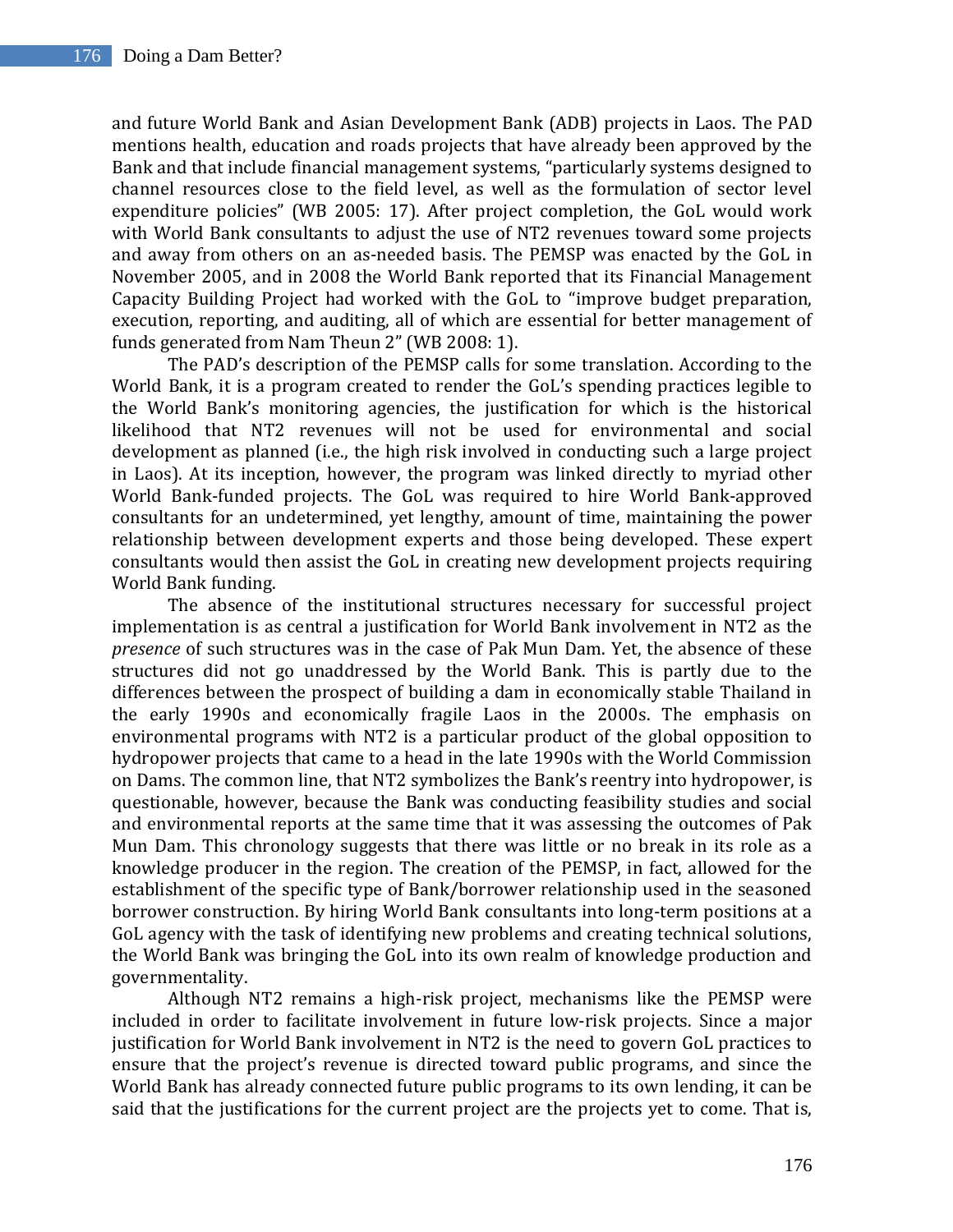NT2 will not only bring betterment through direct project-related programs (livelihood, conservation, etc.), it paves the way for other projects that bring the World Bank, the GoL, and the people of Laos into ever closer contact with one another. The PEMSP establishes a power relationship between all three that is totally irrelevant to the realization of NT2's stated goals. Whether development experts are to be believed as somewhat earnest in their stated agendas (Ferguson 1994; Mitchell 2002; Goldman 2005; Li 2007) or not (Rich 1994; McCully 2001), programs such as the PEMSP maintain the World Bank and the borrower as the legitimate authorities for identifying problems and creating solutions, even in the face of project failure or public opposition.

Ultimately, the World Bank was unable to construct the GoL as a seasoned borrower. The high international profile of the project and the addition of the PoE, the major arm of the 'eco' aspect of the World Bank's eco-governmentality, created a scenario in which it was not possible for the World Bank to justify NT2 based on the construction of already proven successes of the GoL with similar projects. Rather, the project's justificatory logic springs from the absence of a seasoned borrower and the need to create one to ensure betterment through monitoring of livelihood programs, and the establishment of government agencies designed to continually organize revenue expenditure around future World Bank projects. For both NT2 and the Pak Mun Dam, the borrower must either already have the sort of relationship with the Bank that will guarantee the connection of the current project to future projects, or there must be the possibility that such a relationship can be developed.

#### **Conclusions**

The construction of the seasoned borrower means more for the borrower than the requirement that it agree to several projects or to none at all. As with EGAT, it also means acceptance into the development discourse as a legitimate producer of knowledge at an international level. Countless accolades from both the World Bank and the PoE in the planning and implementation phases of NT2 construct an image of the GoL as eager to provide livelihood improvements to the people it governs but lacking the technical expertise and funding to do so. One report late in the implementation phases states, "While capacity has been stretched, the Government has in general done an admirable job in evolving institutions and helping people develop the skills to meet the new challenges of NT2" (WB 2010: 18). The PoE and the World Bank use such language in key moments throughout the process. For the former, the GoL becomes a more and more capable and willing borrower as delays in loan approval threaten the success of conservation projects. For the latter, the GoL's poor history of hydropower development is mentioned in the Project Appraisal Document but disappears after the establishment of the Public Expenditure Management Strengthening Program (WB 2005; 2006a; 2006b; 2008; 2010).

Although, at the time of my research, not as much information was available about the impacts of NT2 compared with what was available for Pak Mun Dam, the PoE reports prior to commercial operation indicated that the inclusion of conservation experts in the planning process had mainly resulted in the failure of a set of public programs that were different than the programs that might have been implemented if not for the conservation experts' input (McDowell et al. 2009; 2010). For example,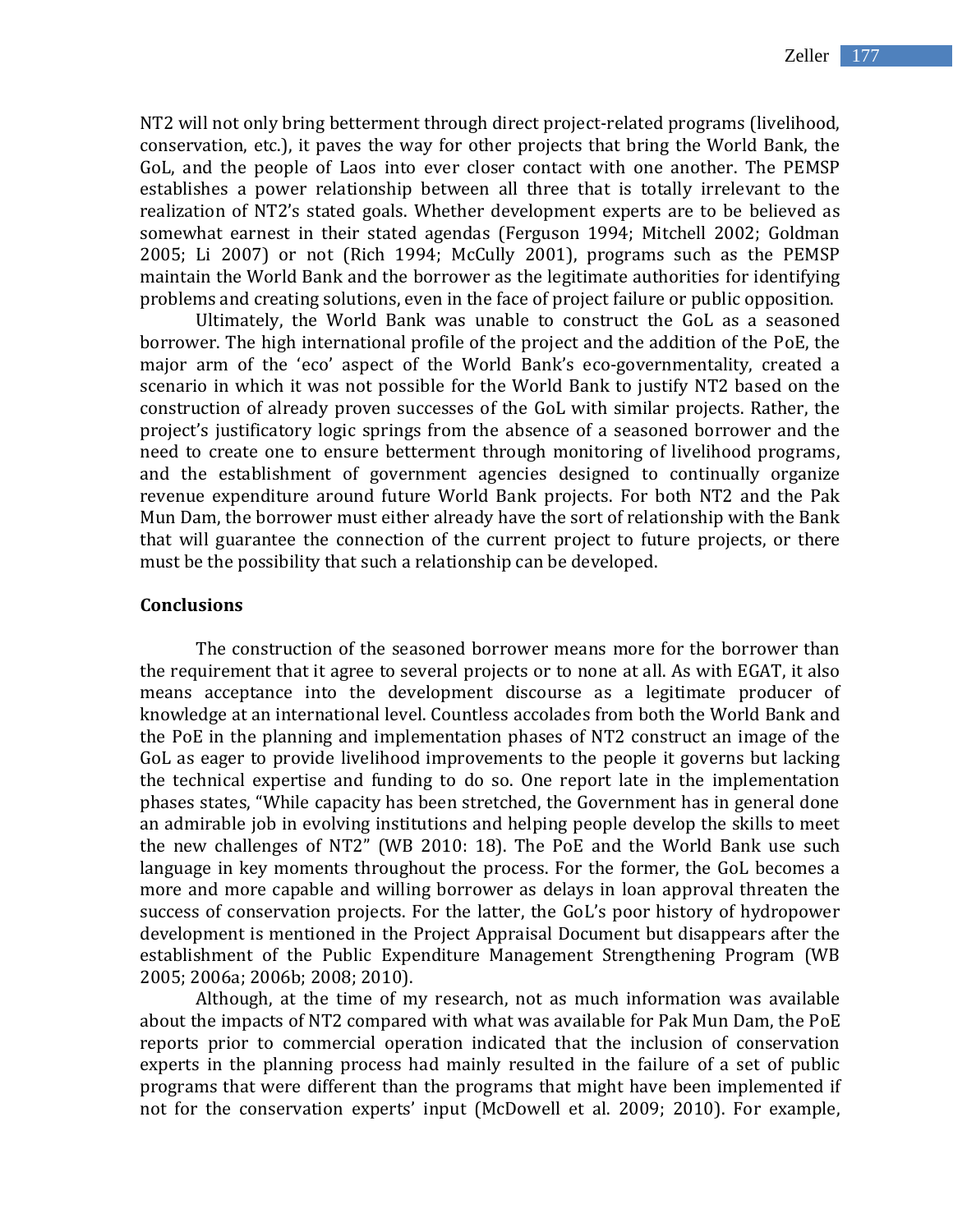failures in the newly created programs connecting livelihood to conservation were attributed to this input. Much like the Pak Mun Dam, however, NT2 seems to have been a success in terms of maintaining the Bank's governing power, although bilateral projects like the Xayaburi Dam still represent a serious challenge for the Bank. The opposition raised by INGOs that pointed to the Bank's history of ecologically devastating hydropower projects was incorporated into NT2's planning process but was revised so that the general opposition to dams was presented as a process of working out the best possible policies and state apparatus for connecting conservation and development. Yet, this was done in such a way that it allowed for a host of committees and departments to be put into place to create new projects as solutions when livelihood and conservation projects encountered problems.

Li (2007: 269) clarifies her analysis of World Bank governmentality by saying that illustrating the limitations of its programs is "not suggesting that there was a hidden agenda for which the program's rationale was merely a mask." I would like to echo this sentiment in regard to this research. I do not find, for example, that the PoE hired for NT2 entered the project with the intention of strengthening the Bank's power in Laos or burdening an already poor population with the task of conservation at the expense of livelihood resources. Nor do I contend that Bank experts portrayed EGAT's resettlement and compensation plans for Pak Mun Dam as commendable so as to avoid further study and increased costs. Rather, the production of knowledge in development discourse inherently excludes the causes of social and environmental problems that cannot be addressed by technical and managerial solutions. Further, built into the construction of the seasoned borrower is a long-term commitment to solving problems through Bank-funded projects, which has negative consequences that limit the possible approaches to addressing even the most devastating project impacts.

Finally, I contend that World Bank governmentality cannot be understood solely at the level of the type of policy and institution it creates. Such an analysis misses what it is that governmentality tries to capture. It may be useful to think of this paper as emphasizing certain null findings. The change in emphasis from fisheries production during and after construction of the Pak Mun Dam to conservation with NT2 should not be understood as a new type of governmentality. Rather, these differences are surface manifestations of a deeper discursive structure—the need for a hydropower project to produce still further projects. The justificatory mechanism of the seasoned borrower, through focusing on the way in which project outcomes lead to more projects through the inclusion of the borrower in the development discourse is a step toward making fuller use of Foucault's original concept.

# **Acknowledgments**

I would like to thank Paul Gellert for his original oversight on this research. I would also like to thank Chris Sneddon, David Blake, Ian Baird and an anonymous reviewer for their helpful comments and suggestions.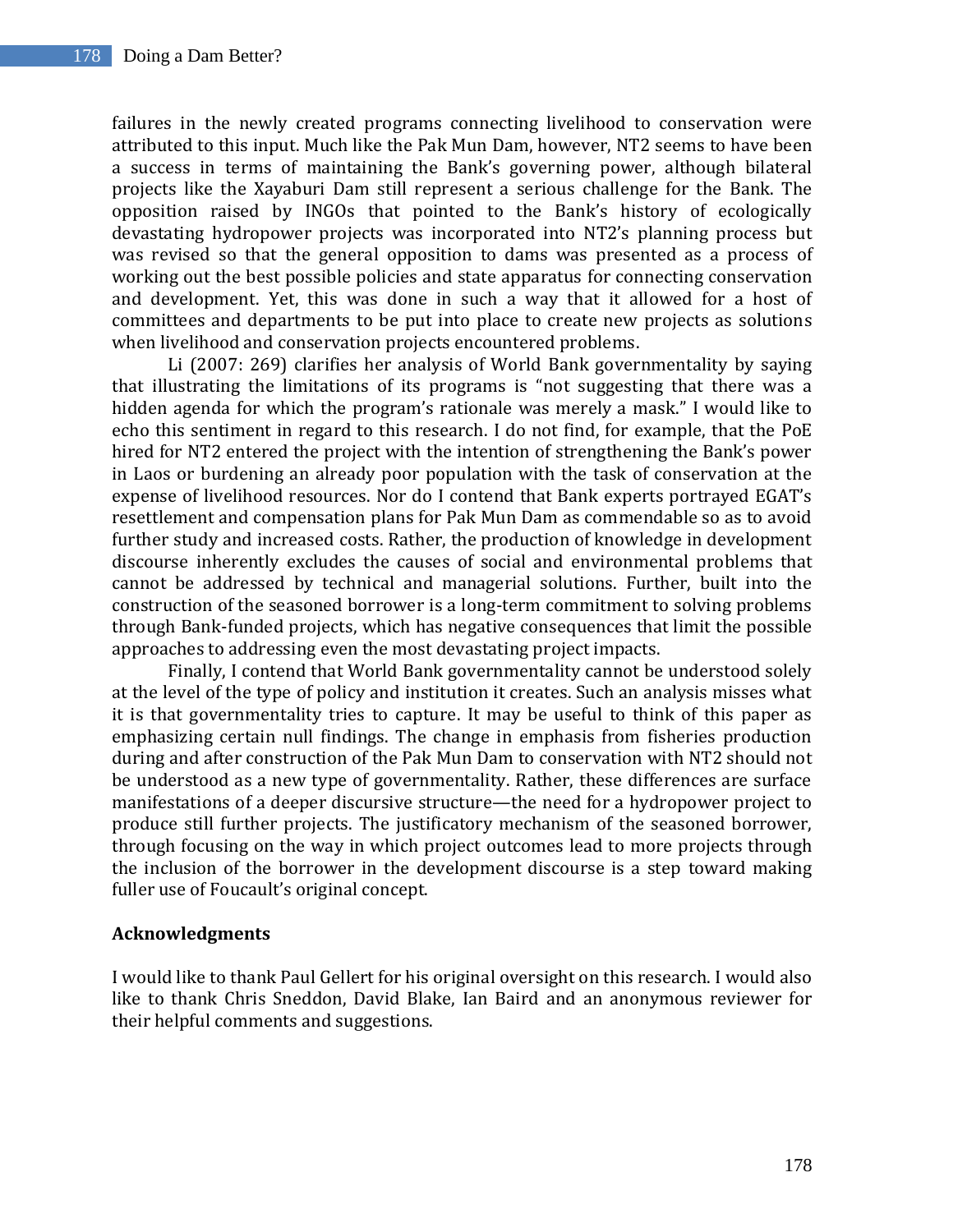## **References**

Bakker, Karen 2010. *Privatizing Water: Governance Failure and the World's Urban Water Crisis*. Cornell University Press, Ithaca.

Balke, Friedrich 2010. Governmentalization of the state: Rousseau's contribution to the modern history of governmentality. Pages 74–92 In Bröckling, Ulrich, Susanne Krasmann, and Thomas Lemke (eds.) *Governmentality: Current Issues and Future Challenges*. Routledge, New York.

Ferguson, James 1994. *The Anti-Politics Machine: "Development," Depoliticization, and Bureaucratic Power in Lesotho*. University of Minnesota Press, Minneapolis.

Foran, Tira and Kanokwan Manorom 2009. Pak Mun Dam: Perpetually contested? Pages 55–80 In Molle, Francois, Tira Foran, and Mira Kakonen (eds.) *Contested Waterscapes in the Mekong Region: Hydropower, Livelihood, and Governance.* Earthscan, London.

Foucault, Michel 2004. *Security, Territory, Population: Lectures at the Collège de France 1977-1978*. Palgrave MacMillan, New York.

Friedrichs, David O. and Jessica Friedrichs 2002. The World Bank and crimes of globalization: A case study. *Social Justice* 29(1/2): 13-36.

- Goldman, Michael 2005. *Imperial Nature: The World Bank and Struggles for Social Justice in the Age of Globalization*. Yale University Press, New Haven.
- Howarth, David 2009. Power, discourse, and policy: Articulating a hegemony approach to critical policy studies. *Critical Policy Studies* 3(3–4): 309–335.
- International Rivers Network (IRN) 2010. *Nam Theun 2 Hydropower Project: The Real Cost of a Controversial Dam*. International Rivers, Berkeley.
- Jenkins, Katie, Lyndia McGauhey, and Wesley Mills 2008. *Voices from the Margin: Economic, Social and Cultural Rights in Northeast Thailand, Pak Mun Dam*. ESCR Mobilization Project, Thailand.
- Li, Tania 2007. *The Will to Improve: Governmentality, Development, and the Practice of Politics*. Duke University Press, Durham, NC.

McCully, Patrick 2001. *Silenced Rivers: The Ecology and Politics of Large Dams*. Zed Books, London.

- McDowell, David, Thayer Scudder, and Lee M. Talbot 2009. *Lao People's Democratic Republic Nam Theun 2 Multipurpose Project: Fifteenth Report of the International Environmental and Social Panel of Experts*. Ministry of Energy and Mines, Vientiane, Lao PDR.
- McDowell, David, Thayer Scudder, and Lee M. Talbot 2010. *Lao People's Democratic Republic Nam Theun 2 Multipurpose Project: Seventeenth Report of the International Environmental and Social Panel of Experts.* Ministry of Energy and Mines, Vientiane.

Rich, Bruce 1994. *Mortgaging the Earth: The World Bank, Environmental Impoverishment, and the Crisis of Development*. Beacon Press, Boston.

- Scott, James C. 1998. *Seeing like a State: How Certain Schemes to Improve the Human Condition Have Failed*. Yale University Press, New Haven.
- Scudder, Thayer, Lee M. Talbot, and T.C. Whitmore 1997a. *Lao People's Democratic Republic Nam Theun 2 Hydro Project: Second Report of the International Environmental and Social Panel of Experts*. Ministry of Industry and Handicraft,